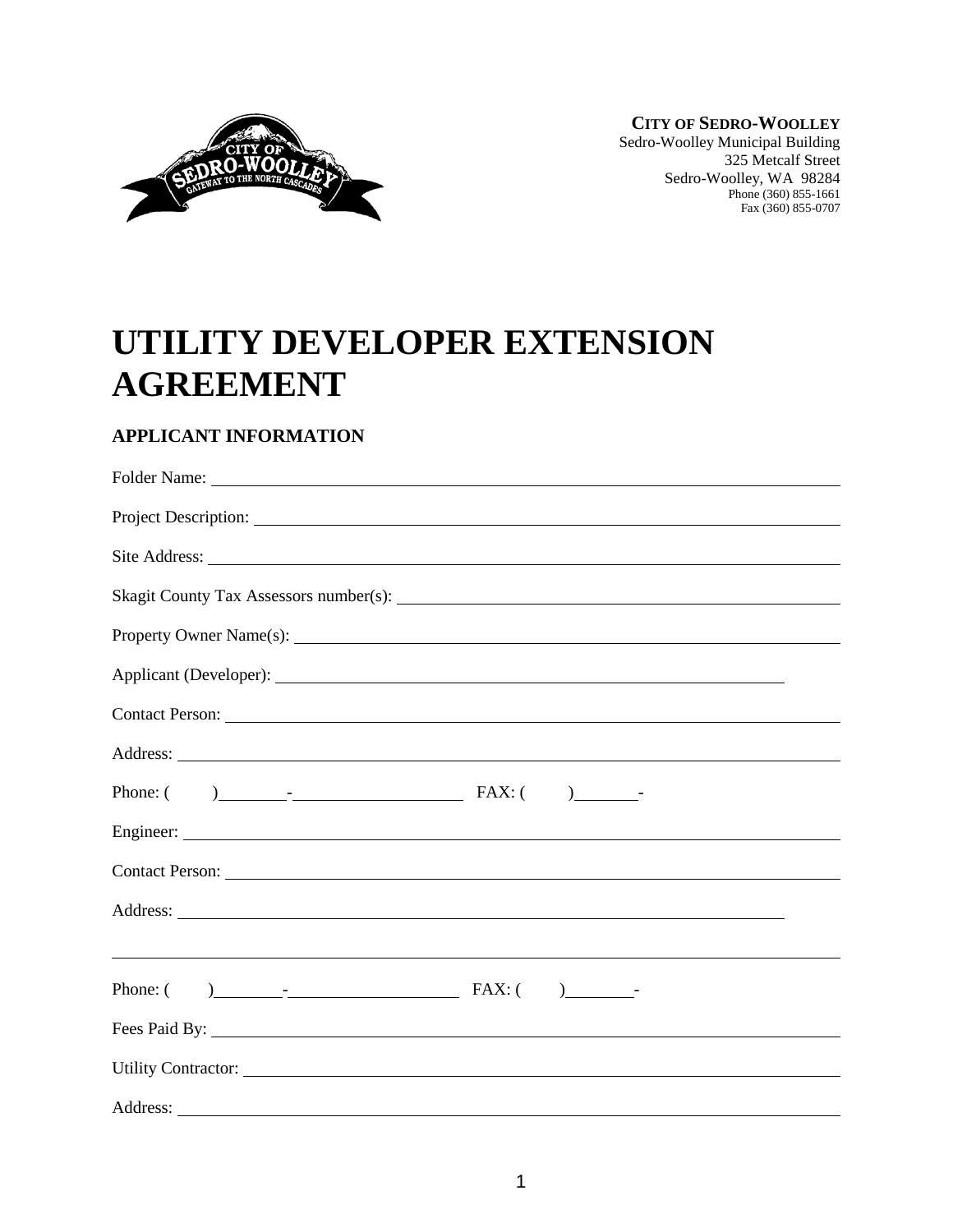| Party to be billed, if different from Developer: ________________________________ |  |  |
|-----------------------------------------------------------------------------------|--|--|
|                                                                                   |  |  |
|                                                                                   |  |  |
|                                                                                   |  |  |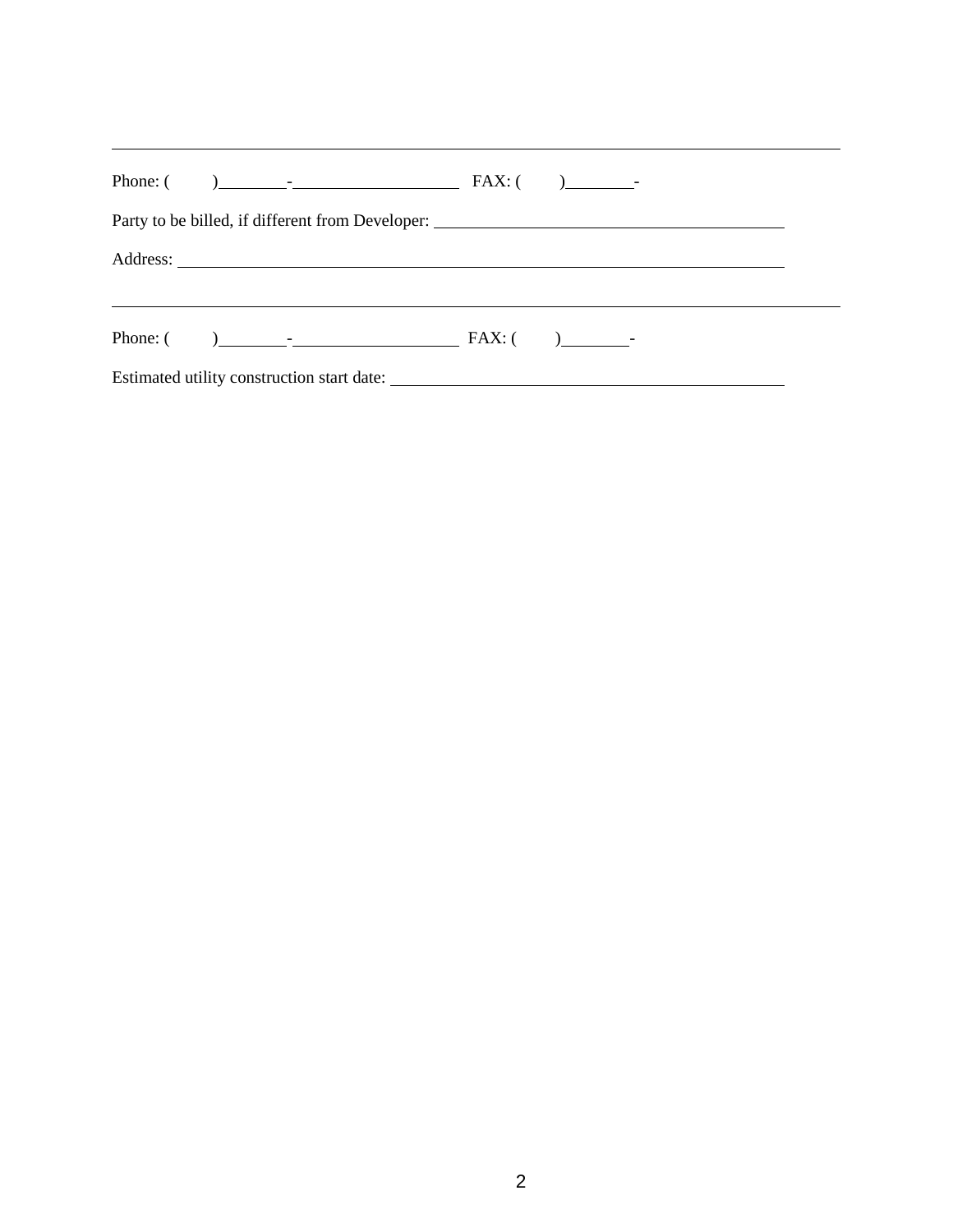#### **THE UTILITY DEVELOPER EXTENSION AGREEMENT**

This Agreement, dated this day of , is between the City of Sedro-Woolley, a municipal corporation of the State of Washington, hereinafter referred to as the City, and Sadaomi Oshikawa and Phyllis Oshikawa, husband and wife, hereinafter referred to as the Developer. Whereas, the Developer has made application to the City for permission to construct sanitary sewer improvements; now, therefore, in consideration of the mutual promises and covenants herein contained, to be kept, performed, and fulfilled by the parties hereto, it is agreed as follows:

#### **1. Responsibilities**

The Developer shall perform all work necessary to accomplish the proposed utility extensions including, but not limited to, design, specifications, permitting and construction. All work shall be performed by qualified personnel. The work shall be in accordance with this Agreement, Utilities Engineering Standards, Sedro-Woolley City Codes, ordinances and regulations, applicable requirements of other governmental agencies and good engineering principles.

The City will review and inspect all work performed by the Developer to assure that the work meets the purpose for which it is intended and is in compliance with all requirements and conditions contained herein. Such review and approval will not relieve the Developer from complying with all said conditions and requirements.

#### **2. Definitions**

The following terms when used in this Agreement shall have the meanings indicated:

A. "Agreement": This Utility Developer Extension Agreement between the City and the Developer.

B. "City": The City of Sedro-Woolley, Washington, or the area within the City limits.

C. "Utility": The City of Sedro-Woolley Public Works Department as defined in the Sedro-Woolley City Code and authorized to administer and enforce this Agreement.

D. "Utilities System(s)": The entire system for a specific utility within the Public Works Department's service areas, described as the City of Sedro-Woolley.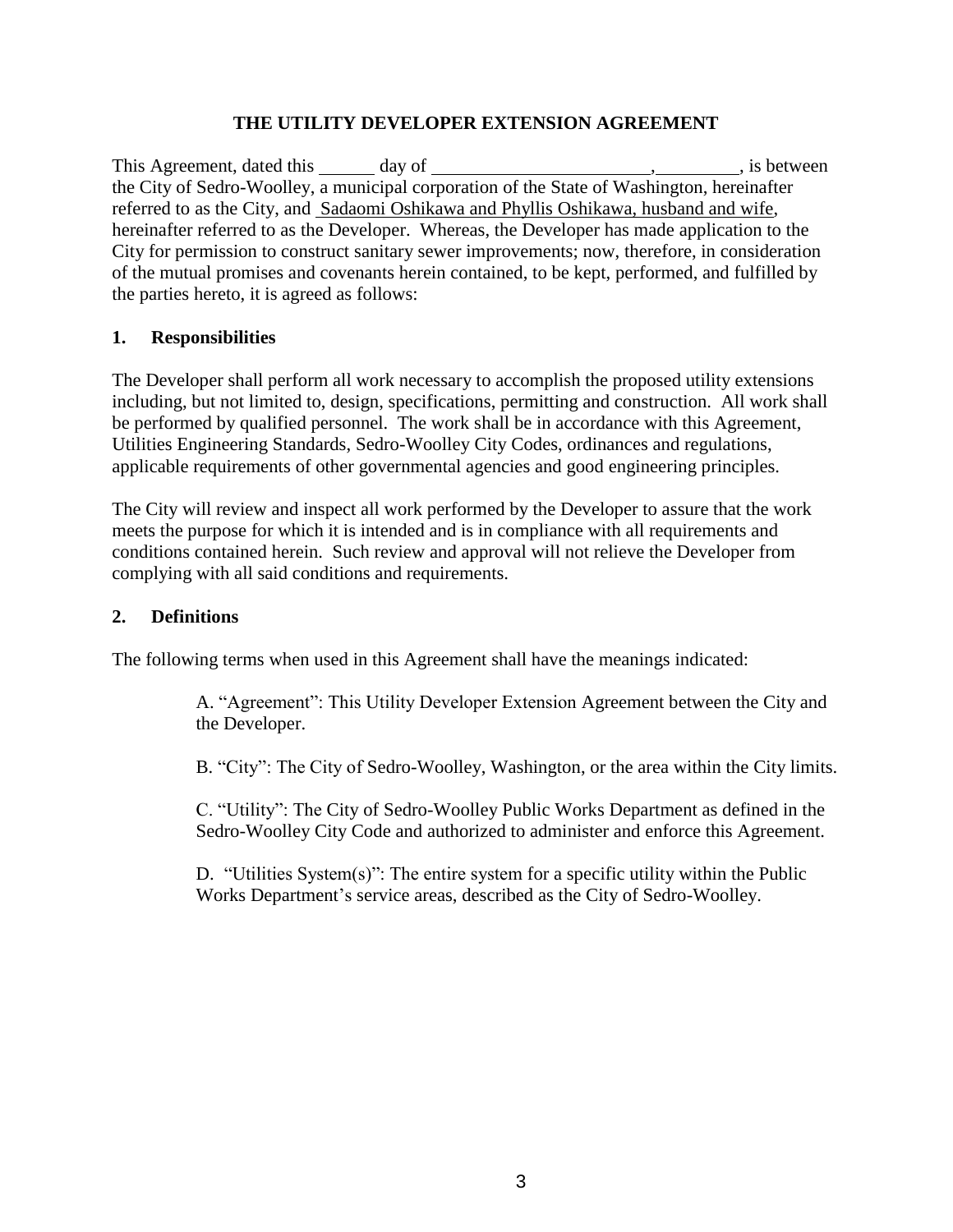E. "Plans and Specifications": The official City-approved drawings or reproduction of drawings made, or to be made, pertaining to work provided for in the Agreement and the prescribed directions, requirements, explanations, terms, and provisions pertaining to the work to be done.

F. "Or Equal": Any article, material, method or work which, in the opinion of the Utility (City), is equally suitable for the purpose intended as compared with similar articles specifically mentioned in the Agreement, Utilities Engineering Standards or in the plans and specifications prepared under this Agreement.

G. "Points": All survey marks, benchmarks, reference points, stakes, hubs, etc., established for maintaining horizontal and vertical control of the work.

H. "Extension": The utility system being extended to serve the project and satisfy the Utility Code requirements for the property.

I. "Utilities Engineering Standards": The technical standards which include the minimum requirements for the design and construction of water, storm and surface water drainage and sanitary sewer facilities within the City of Sedro-Woolley Sanitary Sewer Department service area. Refers to the SWPWDS and all other applicable standards.

J. "SWPWDS": The Sedro-Woolley Public Works and Developer Standards.

# **3. Warranty of Authority**

The Developer, along with any additional owners as designated on the signature page, warrant that they are the owners of all the real property described in this Agreement, and shall provide a title report or other legal document, to the Utility (City) establishing said ownership.

The Developer may act as agent for the property owner, provided that Agency Status is legally established.

#### **4. Location of the Utility Extensions.**

THE LEGAL DESCRIPTION OF THE PROPERTY IS AS FOLLOWS:

That real property described on the attached Exhibit

# **5. Description of Utility Extensions.**

The proposed utility extensions will consist of all required sewer mainline and appurtenances required for the proposal, which fall under the Sanitary Sewer Department's jurisdiction. The utility extensions shall be installed in accordance with this Agreement, the Utility Engineering Standards and the plans and specifications approved by the Utility, at the sole cost and expense of the Developer as hereinafter provided.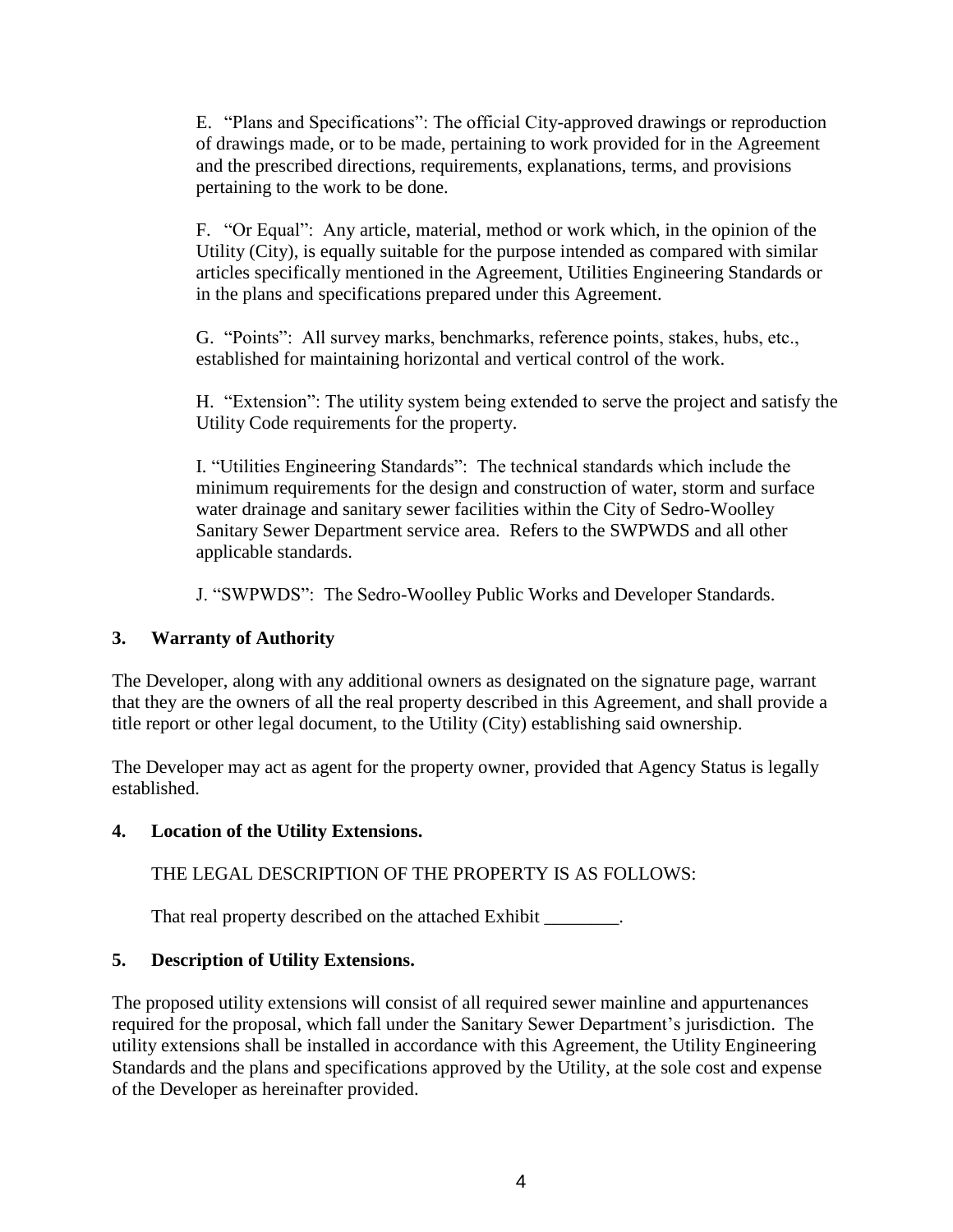#### **6. Fees to be Paid by the Developer**

Fees shall be paid by the Developer for services provided by the Utility (City), as indicated below:

A. Design Review Services

1. Consultation with the Developer regarding the requirements of the City for construction of the utility extensions.

2. Administration of this Agreement by the City.

3. Assistance with preliminary layout of the proposed utility extensions, as needed.

4. Review and approval of plans, specifications, and necessary documents.

5. Consultation with other agencies (i.e. other City departments, other governmental agencies) regarding plans and specifications, as necessary.

6. Submittal of plans and specifications to other agencies (i.e. other City departments, other governmental agencies) for required approvals, as necessary.

7. Final review of the required documents to assure that the City has legal title to necessary right-of-way and easements, review and approval of the Bill of Sale provided by the Developer, and acceptance of the utility extensions by the City.

The deposit for Design Review and Inspection, specified on the front cover, is hereby submitted with this Agreement. Design Review services shall be charged to the project at the current hourly rate, as established by the City. The Developer agrees to pay outstanding Design Review fees prior to the City accepting the utility extensions.

B. Construction Inspection Services

1. The Preconstruction Conference.

2. Daily inspection of the construction in progress, as needed to ensure that construction of the utility extensions are in accordance with this Agreement, the Plans and Specifications, the Utilities Engineering Standards and any other City requirements.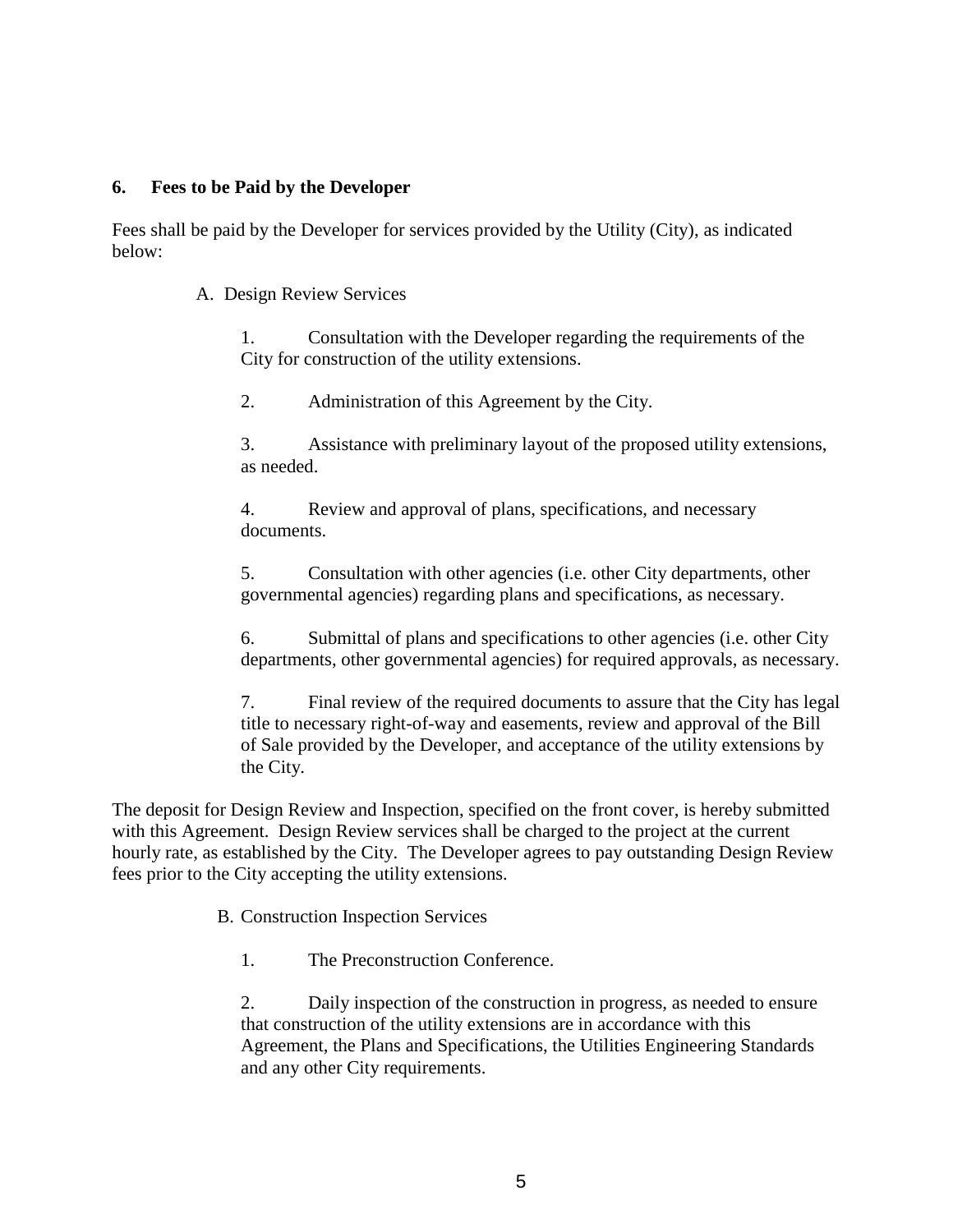3. Inspection of required pressure tests, any retesting which may be necessary, and sampling of the completed extension after flushing for submittal to the Washington State Department of Health and Social Services, or a certified testing laboratory for bacteriological examination.

4. Inspection of required pressure tests, after flushing, and any retesting of sewer system improvement which may be necessary.

5. Approval of the sewer video taping schedule, supervision of video taping and revisions/approval of the competed tape and log sheets.

6. Final inspection of the completed extension and preparation of the inspection report, which shall set forth any deficiencies that may exist.

7. Reinspection of any deficient work.

8. Preparation of the storm drainage, water and sewer as-built construction drawings, outside the requirements described in section D2-07 of the Engineering Standards for some storm drainage features.

9. Reinspection at the end of the one-year warranty period.

Construction Inspection services shall be charged to the project at the current hourly rate, as established by the City, including the overtime rate of 1.5 for time outside regular business hours. The Developer agrees to pay outstanding Construction Inspection fees prior to the City accepting the utility extensions.

# **7. Preliminary Design Review**

The Developer shall refer to the "Submittal Requirements for Utility Developer Extensions" for submittal requirements. Incomplete submittals will not be processed.

# **8. Omissions and Discrepancies**

The Developer shall carefully study and compare all plans and specifications and other documents and shall, prior to ordering materials or performing work, report in writing to the Utility (City) any error, inconsistency, or omission in respect to the plans and specifications, mode of construction, or costs which it discovers. If the Developer, in the course of this study or in the accomplishment of the work, finds any discrepancy between the plans and specifications and the physical condition of the locality as represented in the plans and specifications, it shall be his duty to inform the Utility (City) immediately in writing, and the Developer shall promptly investigate. Any work performed after such discovery will be done at the Developer's risk and responsibility for cost.

#### **9. Insurance Requirements**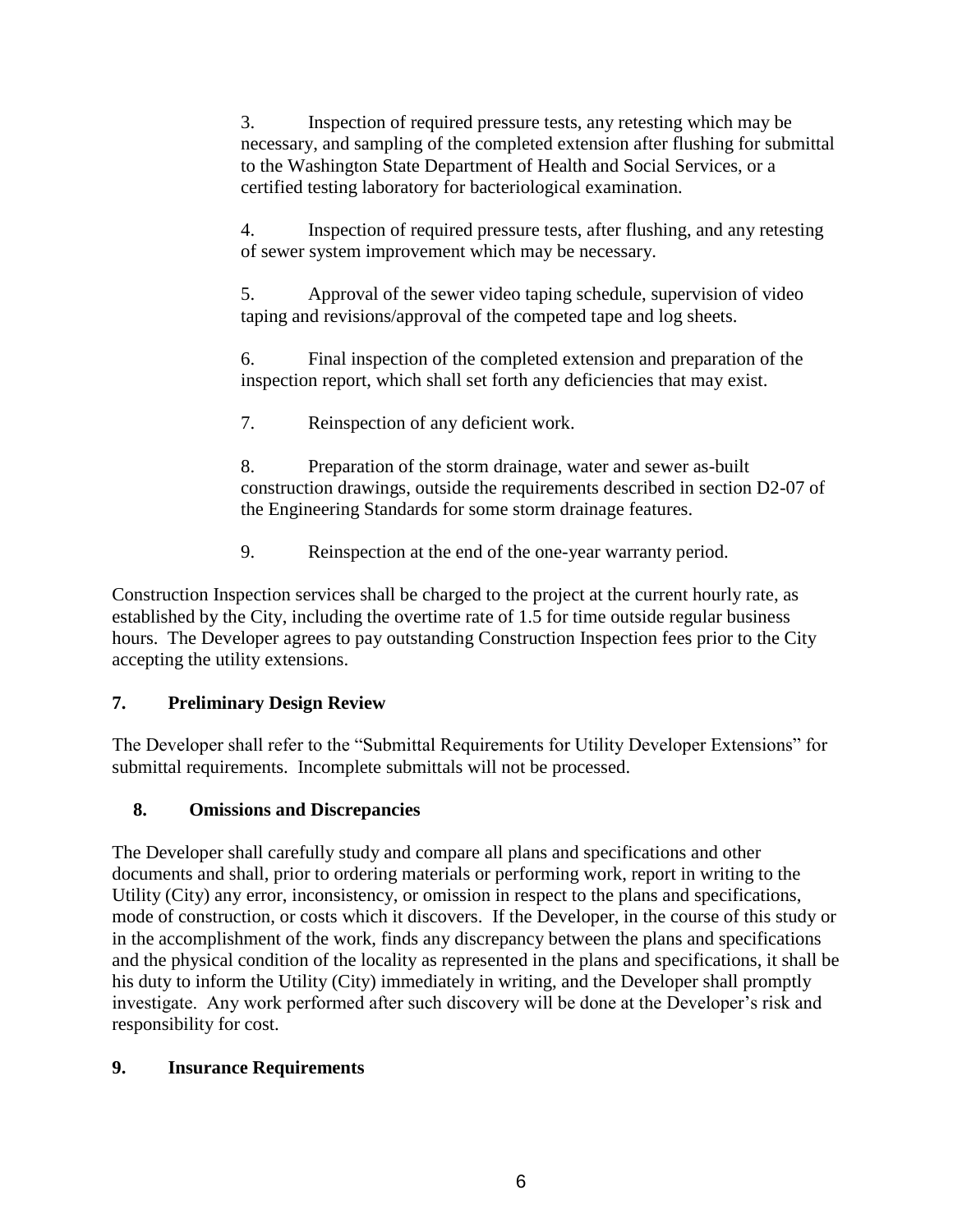The Developer shall procure and maintain for the duration of this Agreement, insurance against claims for injuries to persons or damages to property which may arise from, or in connection with, the performance of the work hereunder proposed by the Developer, his agents, representatives, employees, and subcontractors. The cost of said insurance shall be paid by the Developer. Insurance shall meet or exceed the following unless otherwise approved by the City.

A. Minimum Scope of Insurance

1. Insurance Services Office Commercial General Liability coverage ("occurrence" form number CG 0001, Ed. 10/1/93), **or**, Insurance Services Office form number GL 0002 (Ed. 1/73) covering Comprehensive General Liability and Insurance Services office form number GL 0404 (Ed. 1/81) covering Broad Form Comprehensive General liability.

2. Insurance Services offices form number CA 0001 (Ed. 12/93), covering Automobile liability, code 1, A any auto, for activities involving other than incidental personal auto usage.

3. Worker's Compensation coverage as required by the Industrial Insurance Laws of the State of Washington.

4. Consultant's Errors and Omissions or Professional Liability applying to all professional activities performed under the contract.

B. Minimum Levels of Insurance

1. Comprehensive or Commercial General Liability: \$1,000,000 combined single limit per occurrence for bodily injury, personal injury and property damage.

2. Automobile Liability: \$1,000,000 combined single limit per accident for bodily injury and property damage.

3. Worker's Comprehensive coverage as required by the Industrial Insurance Laws of the State of Washington.

4. Consultant's Errors or Omissions or Professional Liability: \$1,000,000 per occurrence and as an annual aggregate.

#### C. Deductibles and Self-Insured Retention

Any deductibles or self-insured retention must be declared to and approved by the City. In the event the deductibles or self-insured retentions are not acceptable to the City, the City reserves the right to negotiate with the Developer for changes in coverage deductibles or self-insured retentions; or alternatively, require the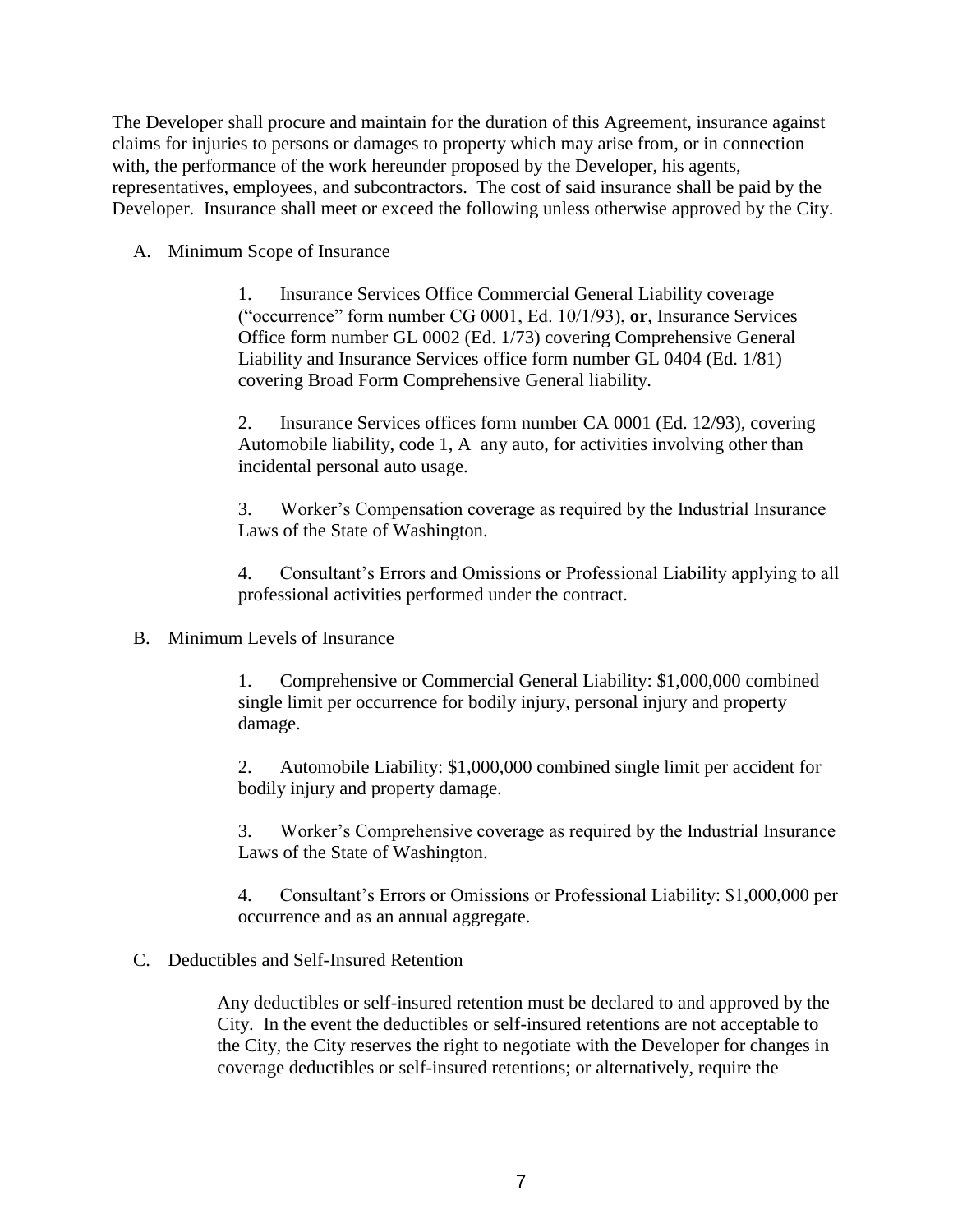Developer to provide evidence of other security guaranteeing payment of losses and related investigations, claim administration and defense expenses.

D. Other Provisions

Wherever possible, the policies are to contain, or be endorsed to contain, the following provisions:

1. General or Commercial Liability and Automobile Liability Coverages:

a. The City, its officials, employees and volunteers are to be covered as additional insureds as respects: liability arising out of activities performed by or on behalf of the Developer; products and completed operations of the Developer; premises owned, leased, or used by the developer; or automobiles owned, leased, hired, or borrowed by the Developer. The coverage shall contain no special limitations on the scope of protection afforded to the city, its officials, employees or volunteers.

b. The Developer's insurance coverage shall be primary insurance as respects the City its officials, employees and volunteers. Any insurance or self-insurance maintained by the City, its officials, employees, or volunteers shall be in excess of the Developer's insurance and shall not contribute with it.

c. Any failure to comply with reporting provision of the policies shall not affect coverage provided to the City, its officials, employees or volunteers.

d. Coverage shall state that the Contractor's insurance shall apply separately to each insured against whom claim is made or suit is brought, except with respect to the limits of the insurer's liability.

2. All Coverages

Each insurance policy required by this clause shall state that coverage shall not be canceled by either party, reduced in coverage or in limits except after thirty (30) days prior written notice has been given to the City.

#### E. Acceptability of Insurers

Insurance is to be placed with insurers with a Bests' rating of no less than A:XII, or with an insurer acceptable to the City.

F. Verification of Coverage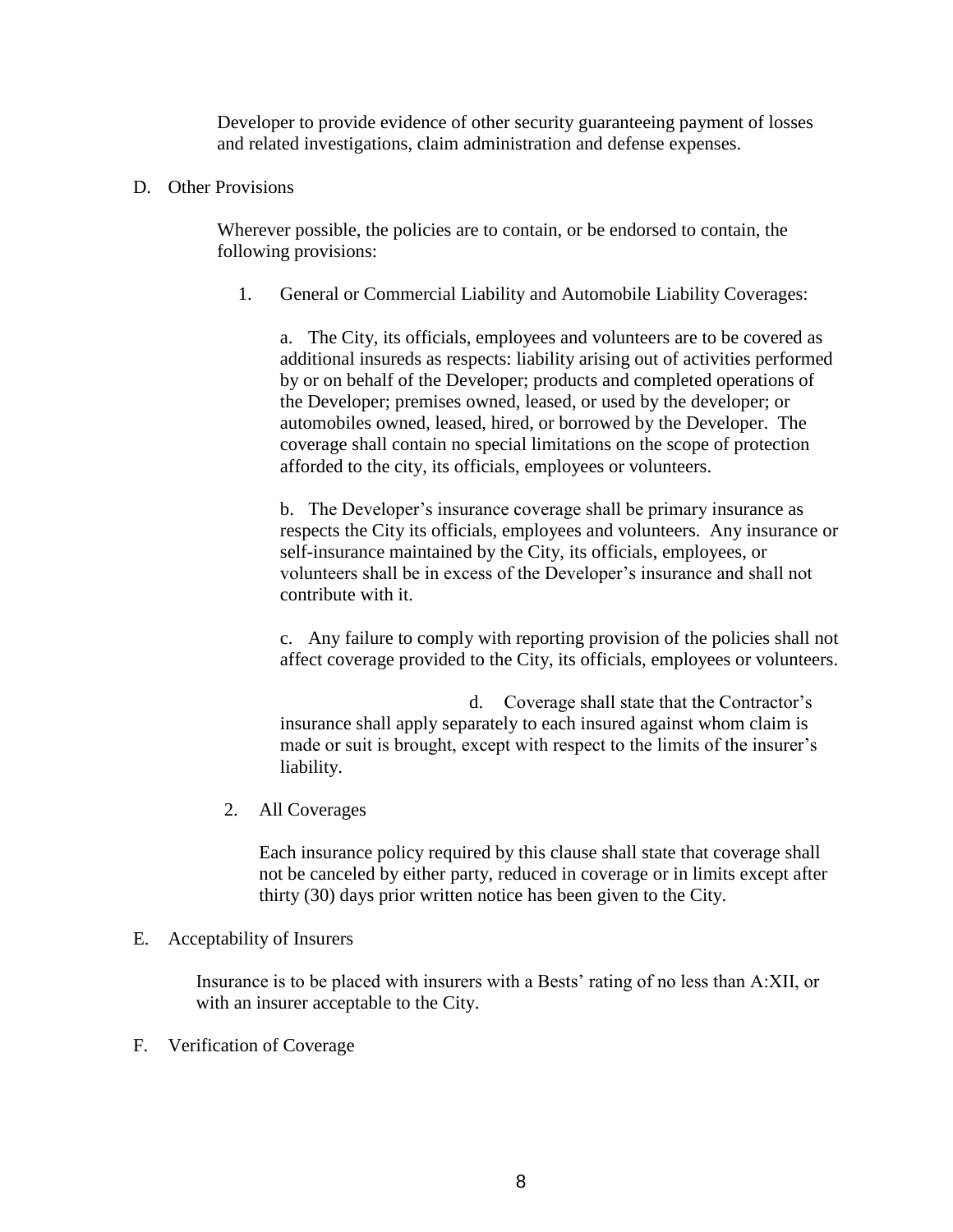Developer shall furnish the City with certificates of insurance affecting coverage required by this clause. The certificates for each insurance policy are to be signed by a person authorized by that insurer to bind coverage on its behalf and shall name the City as an "additional insured" except for coverages identified in A.4. above. The certificate shall include the project name and/or permit number. The certificates are to be received by the Utility (City) reviewer and approved by the City before work commences. The City reserves the right to require complete certified copies of all required insurance policies, at any time.

#### G. Subcontractors

The Developer shall include all subcontractors as insureds under its policies or shall furnish separate certificates for each subcontractor. All coverages for subcontractors shall be subject to all of the requirements stated herein.

#### H. Asbestos or Hazardous Materials Abatement Work

If Asbestos abatement or hazardous materials work is performed, the Developer shall review coverage with the City's Risk Manager and provide scope and limits of coverage that are appropriate for the scope of work. No asbestos abatement work will be performed until coverage is approved by the Risk Manager.

#### **10. Hold Harmless**

The Developer shall protect, defend, indemnify and save harmless the City, its officers, employees and agents from any and all costs, claims judgments or awards of damages arising out of or in any way resulting from the negligent acts or omissions of Developer, its officers, employees, contractors and agents in performing this Agreement.

The Developer agrees that its obligation under this subparagraph extend to any claim, demand, and/or cause of action brought by, or on behalf of, any of its employees or agents. For this purpose, the Developer, by mutual negotiation, hereby waives, as respects the City only, any immunity that would otherwise by available against such claims under the Industrial Insurance provisions of Title 51 RCW. In the event the City incurs any judgment, award, and/or cost arising there from including attorneys' fees to enforce the provisions of this article, all such fees, expenses, and costs shall be recoverable from the Developer.

#### **11. Risk of Loss**

The Developer shall bear the risk of loss or damage for all finished or partially finished work until the entire extension is accepted by the Utility (City).

#### **12. Easements**

Any required easement shall be obtained by the Developer at its sole cost and expense. Executed original copies of off-site easements shall be delivered to the Utility (City) prior to notification to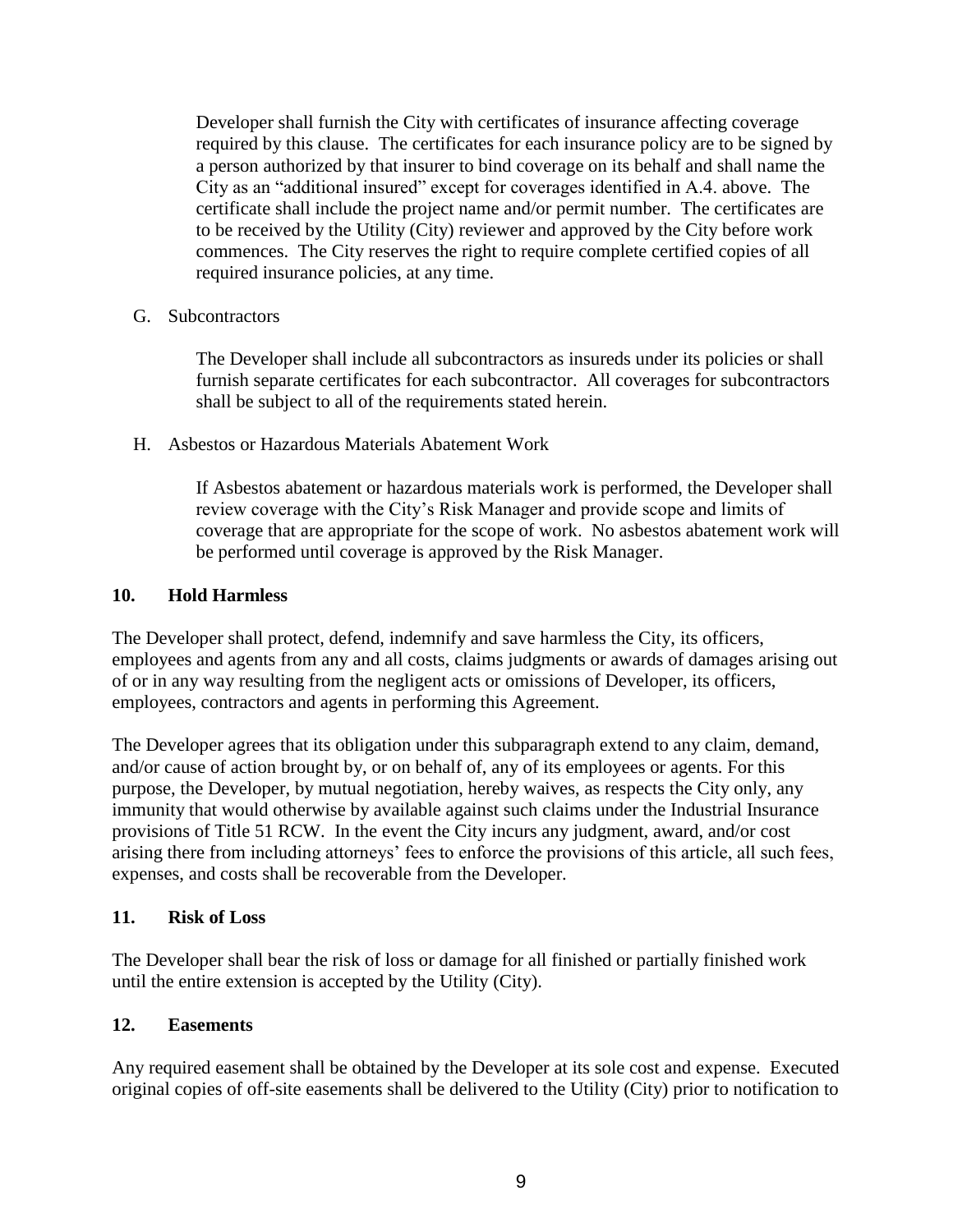proceed with construction. On-site easement submittals may be delayed until construction completion. Project acceptance will not occur until easement format and legal descriptions are verified. All easements shall conform to Utilities Engineering Standards and the City's required format. The easement shall be clearly written in a manner that it can be plotted from the description, and a drawing of the easement location shall be attached. Plans should clearly label easements "public" or "private".

#### **13. Surveys**

The Developer shall furnish all property boundary surveys.

# **14. Permits**

All permits required by any governmental agency, shall be obtained by the developer unless the Utility (City) is required by the agency to obtain the permit. Permits must be obtained prior to commencing with construction. Prior to any street excavation, clearing and grading, or other work requiring a regulatory permit, the Developer or Developer's contractor shall present a copy of the appropriate permit to the Utility (City). If the Developer observes that the Agreement or any part thereof is inconsistent and/or at variance with such permit, he/she shall promptly notify the Utility (City) in writing and any necessary changes shall be made by the Developer and submitted to the Utility (City) for review.

## **15. Surety Instrument**

Prior to construction, the Developer shall furnish to the Utility (City) a Surety Instrument (Performance Bond, Security Agreement, Irrevocable letter of Credit or Assignment of Savings) in a form acceptable to the City, and in an amount equal to the engineers estimate or contractor's bid price to complete all work within the public right-of-way, connection to the water, sanitary sewer and/or storm drainage systems and restoration of public right-of-way and easements. The minimum surety amount shall be \$3,000.00 per utility regardless of ownership.

Upon acceptance of the extension by the Utility (City), the Developer shall furnish to the Utility (City) a Maintenance Surety Instrument (Maintenance Bond, Security Agreement, or Assignment of Savings) in an amount of not less than twenty percent (20%) of the construction cost for the portion of the water, sanitary sewer and/or storm drainage extensions accepted and owned by the Utility (City). The minimum surety amount shall be \$3,000.00 per utility, regardless of ownership. Said Maintenance Surety Instrument shall guarantee correction of defects in the extension for a period of two (2) years following acceptance of the utility extensions by the Utility (City), and may be released only upon written notification by the Utility (City).

The Developer may record a final plat or short plat prior to completion of the utility extensions only if said Developer has furnished a Surety Instrument (Performance Bond, Security Agreement, Irrevocable letter of Credit or Assignment of Savings) approved by the City in an amount equal to 150% of the engineer's cost estimate or 150% of the contractors bid price (minimum \$4,500.00 per utility) to complete the entire utility extensions, both on-site, and in public right-of-way, as allowed in the Land-Use code.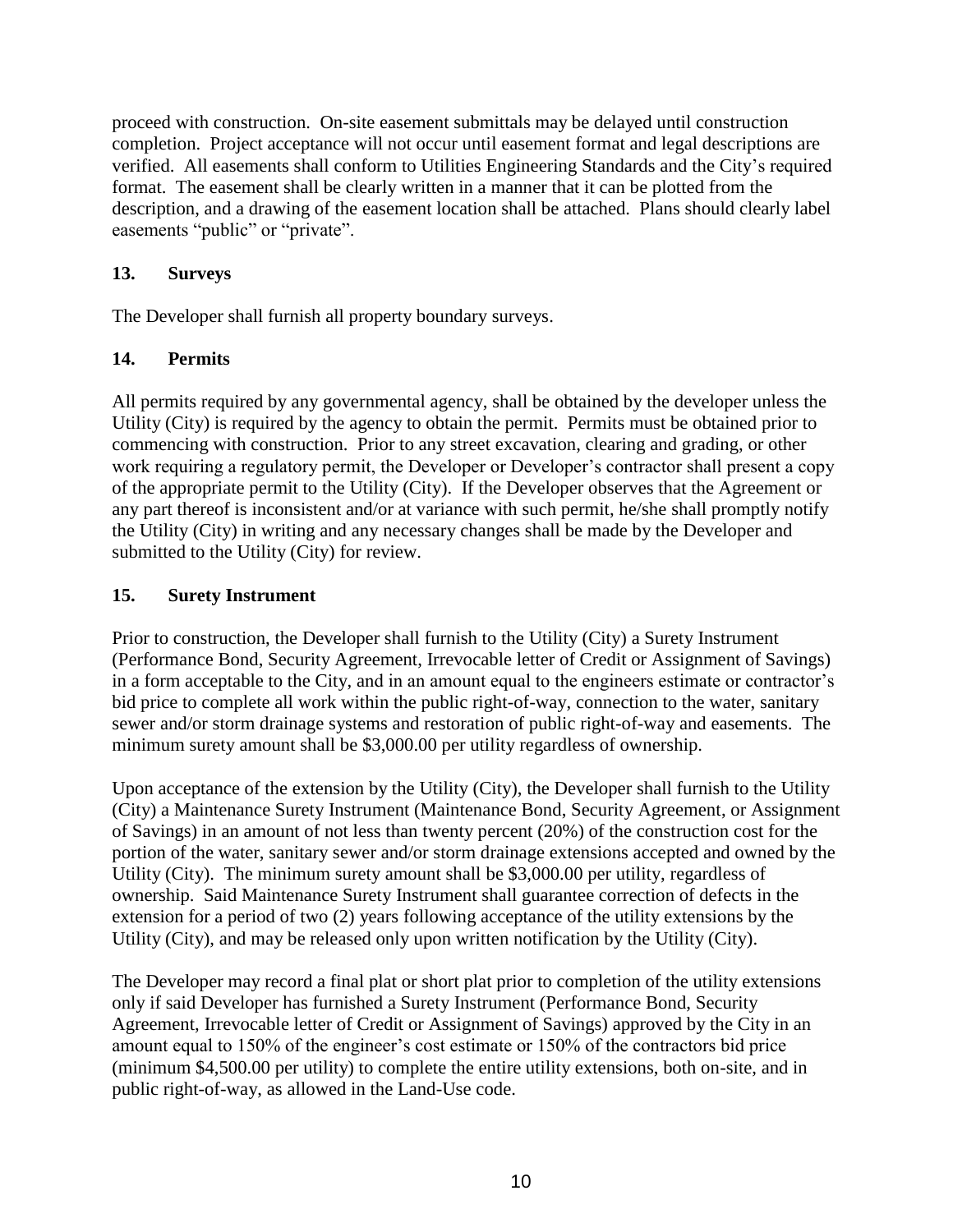#### **16. Procedure for Acceptance**

Compliance with and completion of all the terms and conditions of this Agreement, the plans and specifications prepared hereunder, and other City requirements, and payment of any additional fees for Design Review and Construction Inspection Services shall be conditions precedent to the Utility's (City's) obligation to accept the utility extensions and to the Utility's (City's) agreement to maintain and operate the public portion of the utility extensions. Building occupancy or final plat approval will be withheld until project acceptance or appropriate surety instrument is provided, as noted above, for plats only.

The Utility (City) will not allow any connection to the utilities systems by any portion of the real property described in this Agreement if there are any fees or costs unpaid to the Utility (City) under this Agreement, or if there are fees arising under other City requirements which are unpaid. The Utility (City) shall not be obligated to provide utilities service to the property described in this Agreement if the construction by third parties of facilities to be deeded to the Utility (City) has not been completed and accepted by the Utility (City), if such third party facilities are necessary to provide utility service to the property described in this Agreement.

The Utility (City) will accept the utility extensions at such time that all work which may, in any way, affect the utility extensions has been completed, any damage to said utility extensions which may exist has been repaired, and the Utility (City) has made final inspection and given its approval to the utility extensions as having been completed in accordance with this Agreement, the plans and specifications, and other requirements of the City. Such acceptance by the Utility (City) shall not relieve the Developer of the obligation to correct defects in the labor and/or materials as herein provided and /or the obligations set forth in applicable paragraphs hereof. After acceptance of the utility extensions and the transferring of title of said utility extensions to the Utility (City) as set forth herein the Developer shall furnish a maintenance bond which shall remain in full force for a period of one (1) year. Said maintenance bond will be accepted by the Utility (City) in-lieu of the surety instrument required herein. The maintenance bond shall be in a form acceptable to the City and shall require the Developer and/or the surety company to correct any and all defects which arise in said utility extensions for a period of two (2) years from the date of acceptance by the Utility (City).

Acceptance of the utility extensions shall be made in writing by the Utility (City). Prior to such acceptance, executed bill of sale documents, in a form approved by the Utility (City), and the warranties required by this Agreement, shall be executed by the Developer and any additional owners and delivered to the Utility (City) for the Utility (City) owned portion of the utility extensions. Acceptance by the Utility (City) shall cause the public portion of the utility extensions to be subject to the control, use, and operation of the utility and all regulations and conditions of service and service charges as the Utility (City) determines to be reasonable and proper.

#### **17. Phased Construction**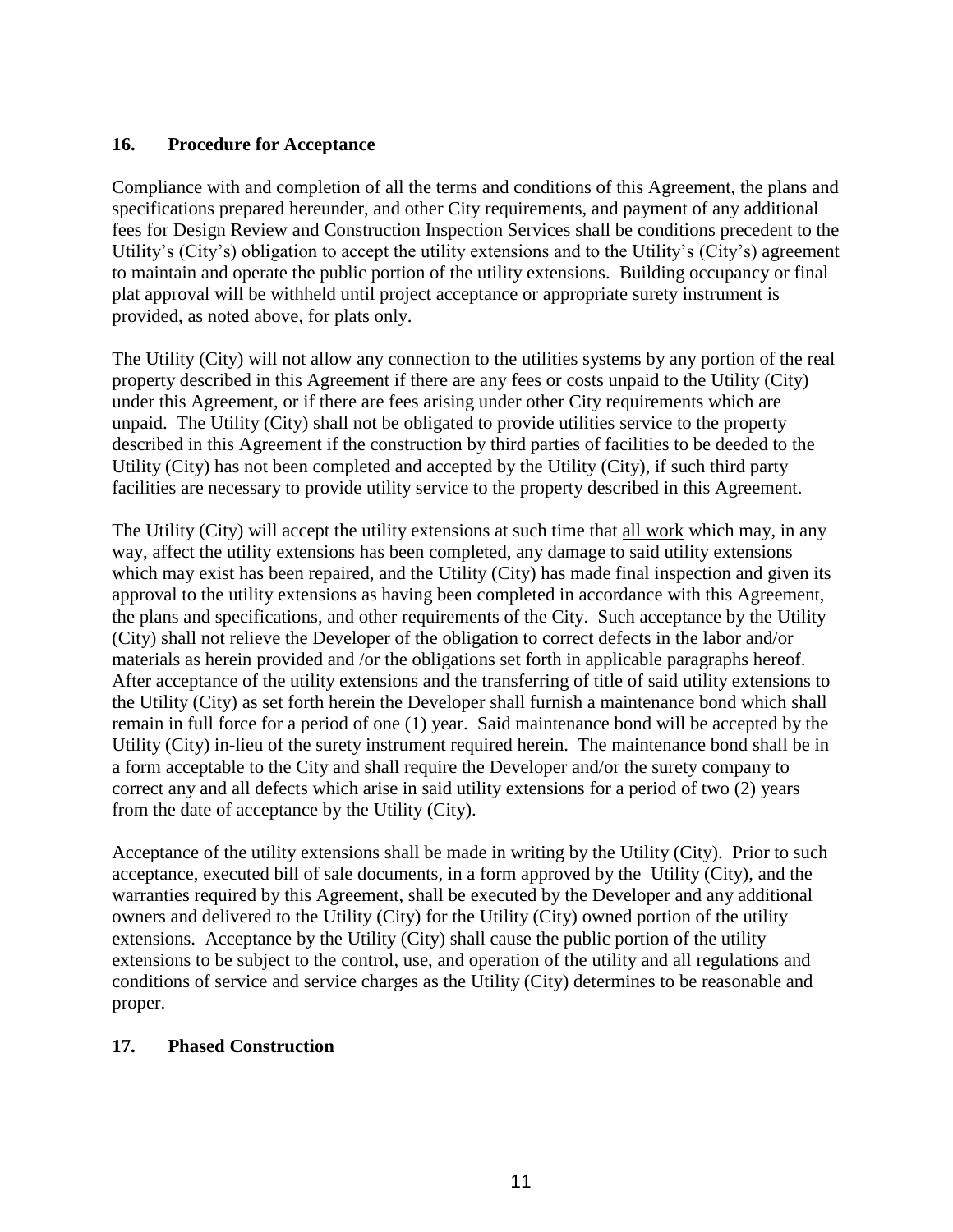The utility extensions may be constructed and accepted in phases as specifically designated on the plans and specifications when all requirements have been met. There will be no conditional acceptance or acceptance for use and operation. The accepted portion of the utility extensions must be capable of functioning independently.

# **18. Limitation Period for Acceptance**

The utility extensions shall be completed and accepted within eighteen (18) months of the date of this Agreement. If the utility extensions are not completed and accepted within the time period then the Developer's rights under this Agreement shall cease and no additional construction of the utility extensions shall take place until the Developer makes a new application to the Utility (City) to complete the utility extensions, or the Utility (City) consents to the renewal of the existing Agreement. The Developer shall pay any additional administrative, legal, engineering, and inspection costs involved as determined by the Utility (City). Any such agreement entered into pursuant to a new application, or renewal of the original Agreement, shall be subject to any new or amended ordinances, regulations, Codes, Standards or fee schedules which have taken effect since execution of the Agreement.

If the Utility (City) determines that it is necessary to complete the utility extensions to provide utility service to other property, then the Utility (City) may give the Developer notice that construction of the utility extensions must be commenced within sixty (60) days of the notice by the Utility (City) to the Developer, provided that the plans and specifications have been prepared and submitted by the Developer. If construction is not commenced within the time specified then the Utility (City) may terminate this Agreement and shall retain all payments made by the Developer to the Utility (City) and shall be free to proceed with construction of the utility extensions within the area described in this Agreement.

# **19. Extension of the Agreement**

The Developer shall work diligently to complete all work within eighteen (18) months of the date of this Agreement. The Utility (City) may issue one extension, up to six (6) months in duration, to this Agreement, at the sole discretion of the Utility (City), upon receipt of written notice to the Utility (City) prior to the expiration of the original 18-month period. Failure of the Developer to work diligently to complete the utility extensions shall be grounds to deny an extension. Developer must apply for a new extension agreement and be subject to all new fees and requirements. It is incumbent upon the Developer to complete all the work in a timely manner.

# **20. Materials and Equipment**

Materials and equipment shall be new and shall be as specified in the Agreement, the plans and specifications, the Utilities Engineering Standards, or; if not specified, of a quality approved by the Utility (City). All materials and equipment furnished are warranted by the Developer as new and in accordance with he Agreement and the plans and specifications, and suitable for the intended purpose. In addition, the Developer shall furnish the Utility (City) with copies of the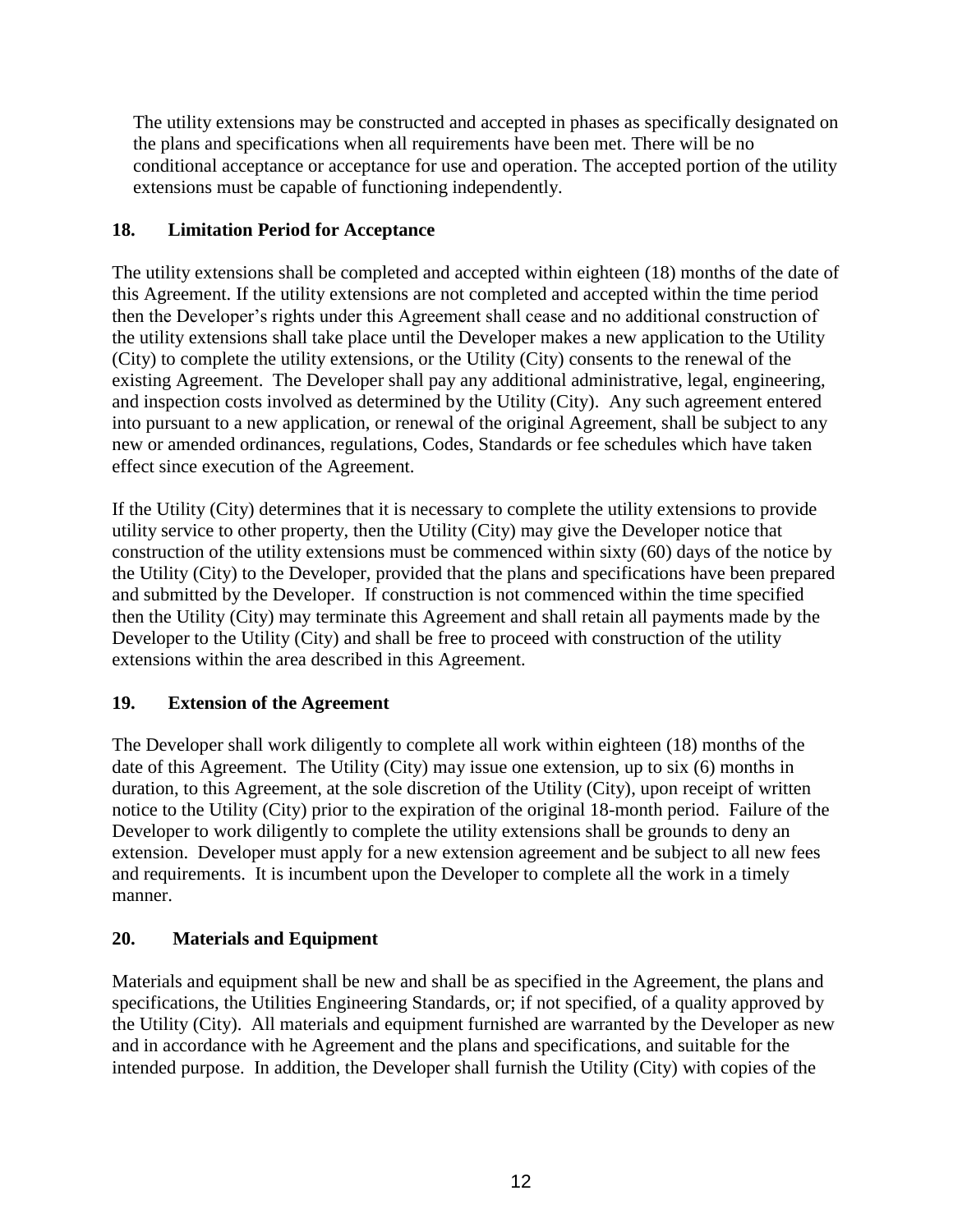supplier's warranty and shall adopt the same as the warranty of the Developer, and shall also be liable thereon to the Utility (City).

# **21. Warranties of the Developer**

The bill of sale to be provided by the Developer to the Utility (City) shall contain the following warranties with the City as the beneficiary:

> A. Developer is the owner of the property, the same is free and clear of all encumbrances and developer has good right and authority to transfer title thereto to the Utility (City) and will defend the title of the City against claims of all third parties claiming to own the same or claiming any interest therein or encumbrance thereon; and

> > 1. The sanitary sewer extension is in proper working condition, order, repair, and is adequate and fit for the intended purpose of use as a sewer system and as an integral part of the sewer system of the Utility (City); and

> > 2. The storm drainage extension is in proper working condition, order, repair, and is adequate and fit for the intended purpose of use as a storm drainage system and as an integral part of the storm drainage system of the Utility (City); and

3. The water system extension is in proper working condition, order, repair, and is adequate and fit for the intended purpose of use as a water system and as an integral part of the water supply and distribution system of the Utility (City).

B. For a period of two (2) years from the date of final acceptance of the utility extensions; the utility extensions, and all parts thereof, shall remain in proper working condition, order, and repair; and the Developer shall repair or replace, at its expense, any work or material which may prove to be defective during the period of the warranty.

In addition, the Developer shall obtain warranties and guarantees from its subcontractors and suppliers where such warranties or guarantees are specifically required in this Agreement. When correction of defects occurring within the warranty period are made, the Developer shall further warrant corrected work for two (2) years after the acceptance of the corrected work by the Utility (City).

# **22. Correction of Defects During the Warranty Period**

When defects in the utility extensions are discovered within the warranty period, the Developer shall start work to remedy any such defects within seven (7) days of written notice by the Utility (City), and shall complete such work within a reasonable time. In emergencies where damage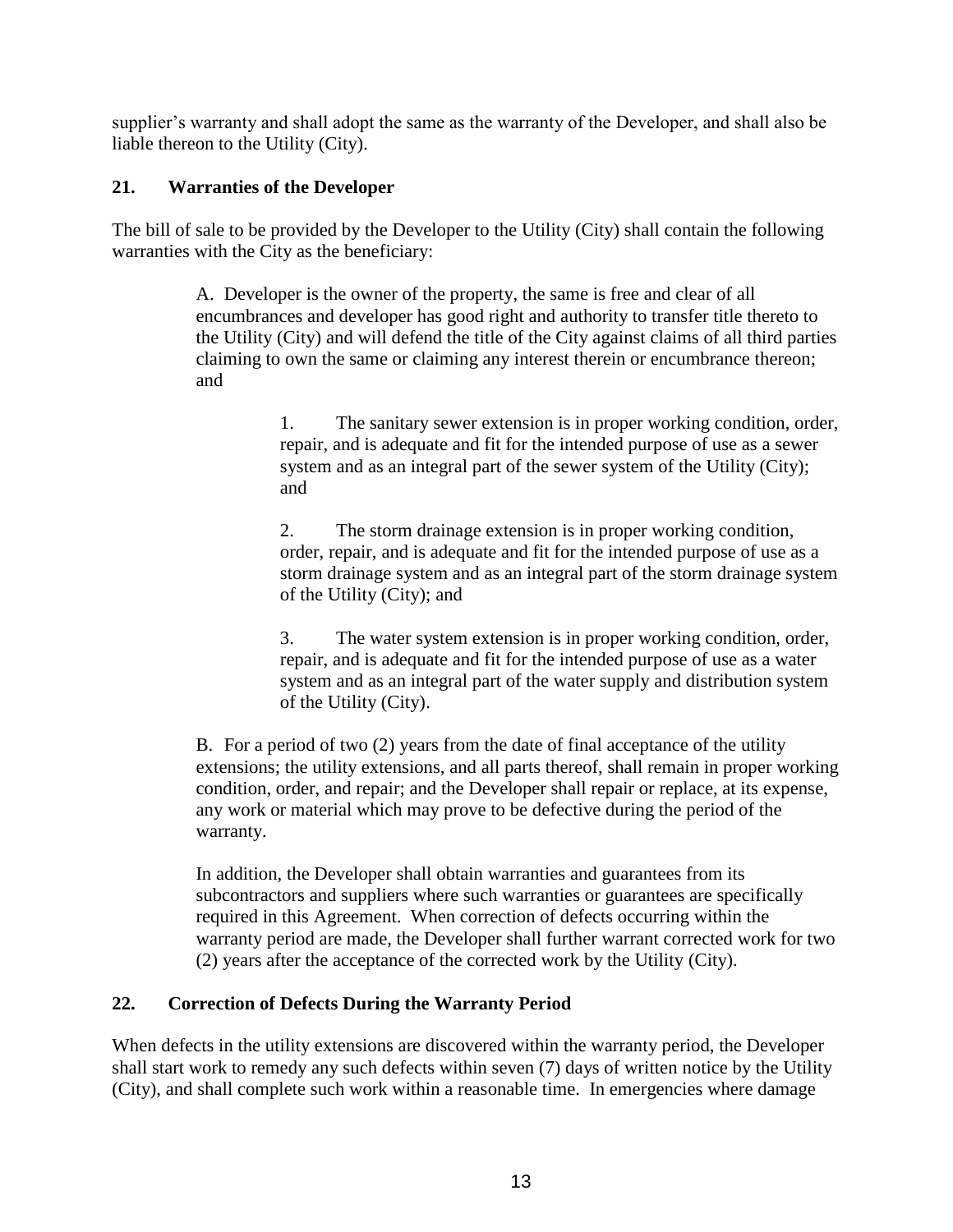may result from delay and/or where loss of service may result, the corrections may be made by the Utility (City) upon discovery, in which case the cost thereof shall be borne by the Developer. In the event the Developer does not commence and/or accomplish the corrections within the time specified, the work may be accomplished by the Utility (City), at its option, and the cost thereof shall be borne by the Developer, by direct billing or attachment of the Maintenance bond.

Developer shall be responsible for any expenses incurred by the City resulting from defects in the Developer's work, including actual damages, costs of materials, and labor expended by the City in making repairs, and the cost of engineering, inspecting, and supervision by the City.

# **23. Rates and Charges**

The Developer described in this Agreement shall be subject to all rates and charges established by the City. Interest shall be added as provided for in RCW 35.92.025.

# **24. Royalties and Patents**

The Developer shall hold the City and its officers, employees and agents harmless from all suits, claims or liabilities of any nature, including attorney's fees, costs, and expenses, based upon any alleged infringement of patent rights regarding any material, machine, appliance, or process that the Developer may use on the work or incorporate within the work; and if suit in respect to the above is filed, the Developer shall appear and defend the City and its official, employees, and volunteers at its own cost and expense; and if judgment is rendered or settlement made requiring payment of damages by the City, its officials, employees, or volunteers, the Developer shall pay the same.

# **25. Subletting or Subcontracting**

Developer is fully responsible to the City for the acts and omissions of subcontractors and persons employed, directly or indirectly, by subcontractors, as well as the acts and omissions of persons directly employed by the Developer.

# **26. Latecomer's Agreement**

The Developer may request a Latecomer's Agreement if the utility extensions benefit properties other than the Developer's property, and the Developer cannot include the other said property owners in this Agreement. Extension to the extreme of the property included in this Agreement does not constitute the basis for a Latecomer's Agreement. The Developer shall request a Latecomer's Agreement in writing, and provide itemized unit costs of the utility extension installation(s). The latecomer agreement shall be approved and executed before acceptance of the utility extensions.

Properties benefiting by connection to the Developer installed utility extensions shall pay the pro-rata share of the latecomer's Agreement with interest plus an administrative fee to the Utility (City), who will then forward the latecomer reimbursement to the Developer. The Latecomer's Agreement shall remain in full effect for a period of ten (10) years.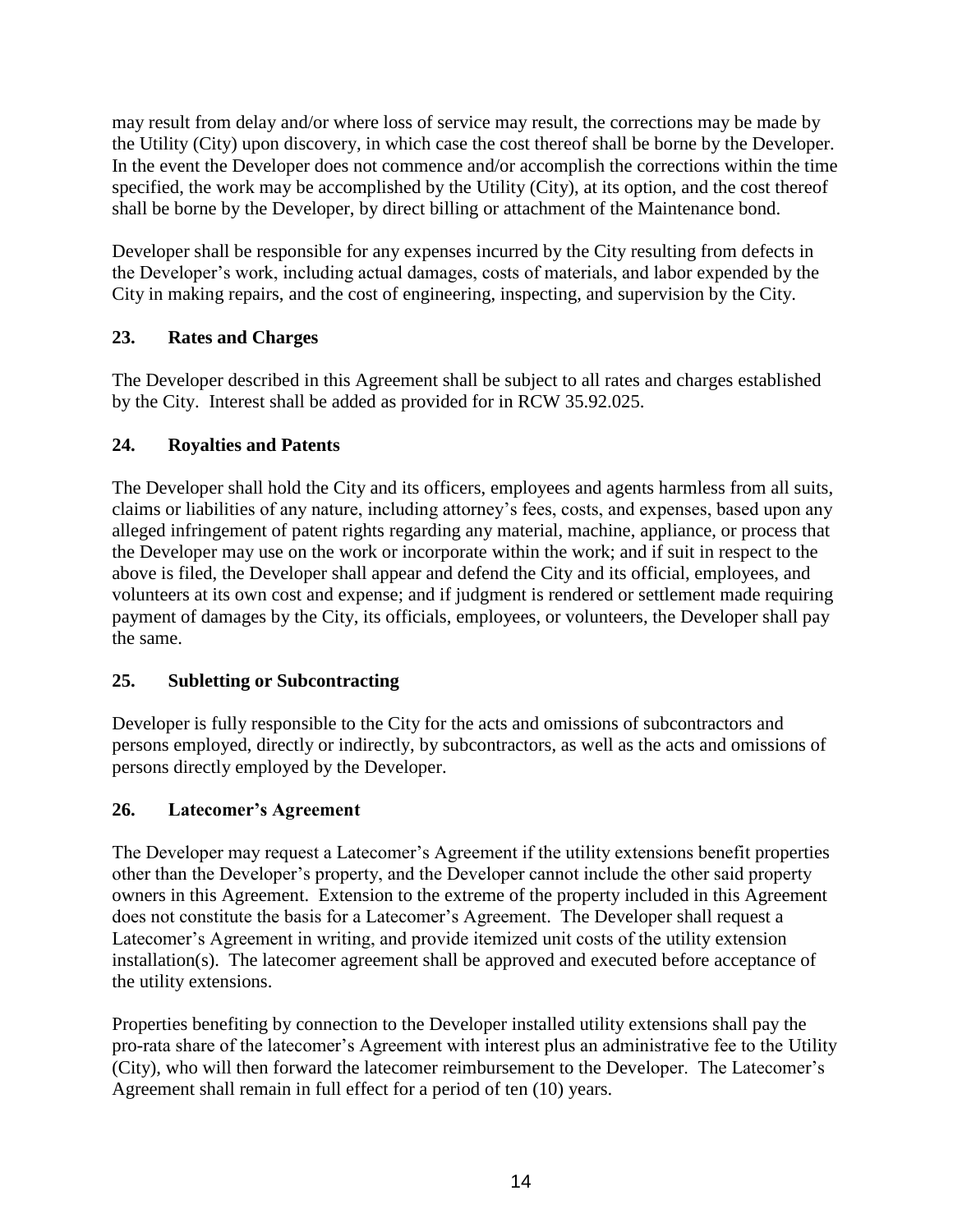#### **27. General Conditions**

Attached hereto are the General Conditions to this Agreement, addressing basic construction requirements, which by this reference are incorporated and made a part herein.

#### **28. Utilities Engineering Standards**

The City of Sedro-Woolley, "Utilities Engineering Standards" (SWPWDS, latest edition) by this reference is hereby incorporated and made a part herein.

# **29. Connection Fees**

The Developer shall pay the connection fees (general facility charge) for each mobile home at the multi-family rate of .63 ERU per mobile home unit, for 21 mobile homes, as set forth in SWMC Section 13.16.035. In the event the Developer shall convert the premises to another use and qualify for a credit against the general facilities charge upon change of use, the credit shall not exceed .63 ERU times 21. The connection fee is \$3,300 per ERU, for a total of \$43,659.00, together with interest at the rate of \_\_\_\_\_% per annum on the unpaid balance. The connection fee shall be paid over a 36 month period in equal installments of \$\_\_\_\_\_\_\_\_\_\_ per month due on the first day of each month. Any payment which is more than 10 days past due shall bear a late payment fee of \$50.00. This obligation shall be reduced to a promissory note and deed of trust embodying these terms, to the satisfaction of the City.

#### **30. Signatures**

I certify that I am the owner or owners authorized agent. If acting as an authorized agent, I further certify that I am authorized to act as the Owners agent regarding the property described herein for the purpose of filing applications for decisions, permits or review under applicable Bellevue City Codes and I have full power and authority to perform, on behalf of the Owner, all acts required to enable the City to process and review such applications.

I hereby certify that the information on this application furnished by me is true and correct and that the application requirements of the City of Bellevue will be met.

\_\_\_\_\_\_\_\_\_\_\_\_\_\_\_\_\_\_\_\_\_\_\_\_\_\_\_\_\_\_\_\_\_\_ \_\_\_\_\_\_\_\_\_\_\_\_\_\_\_\_\_\_\_\_\_\_\_\_\_\_\_\_\_\_\_\_\_\_

Entered into and agreed to in whole this day of April, 2004.

# **DEVELOPER/OWNER:**

Sadaomi Oshikawa Phyllis Oshikawa

**CITY OF SEDRO-WOOLLEY:**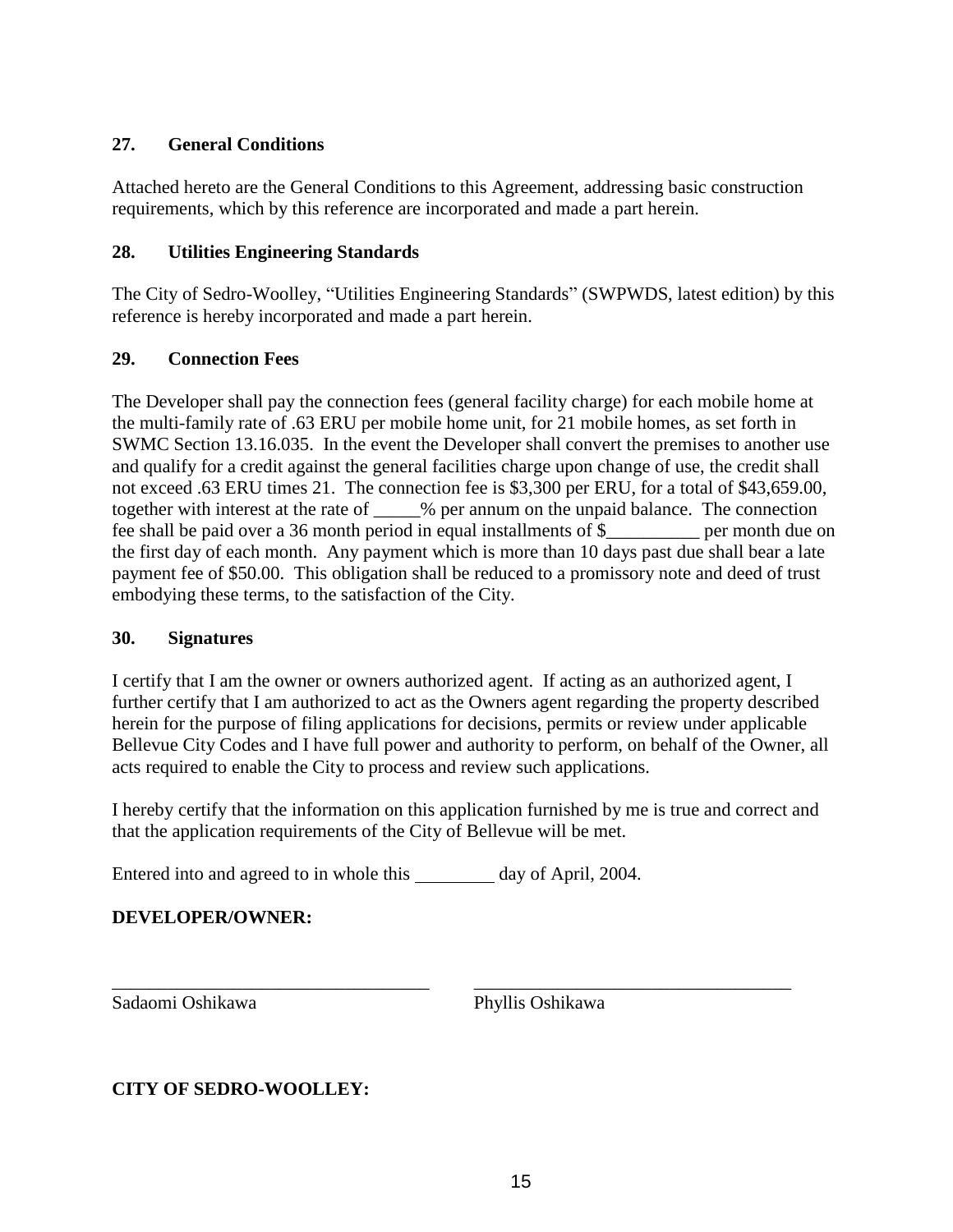Attest:

Mayor

City Clerk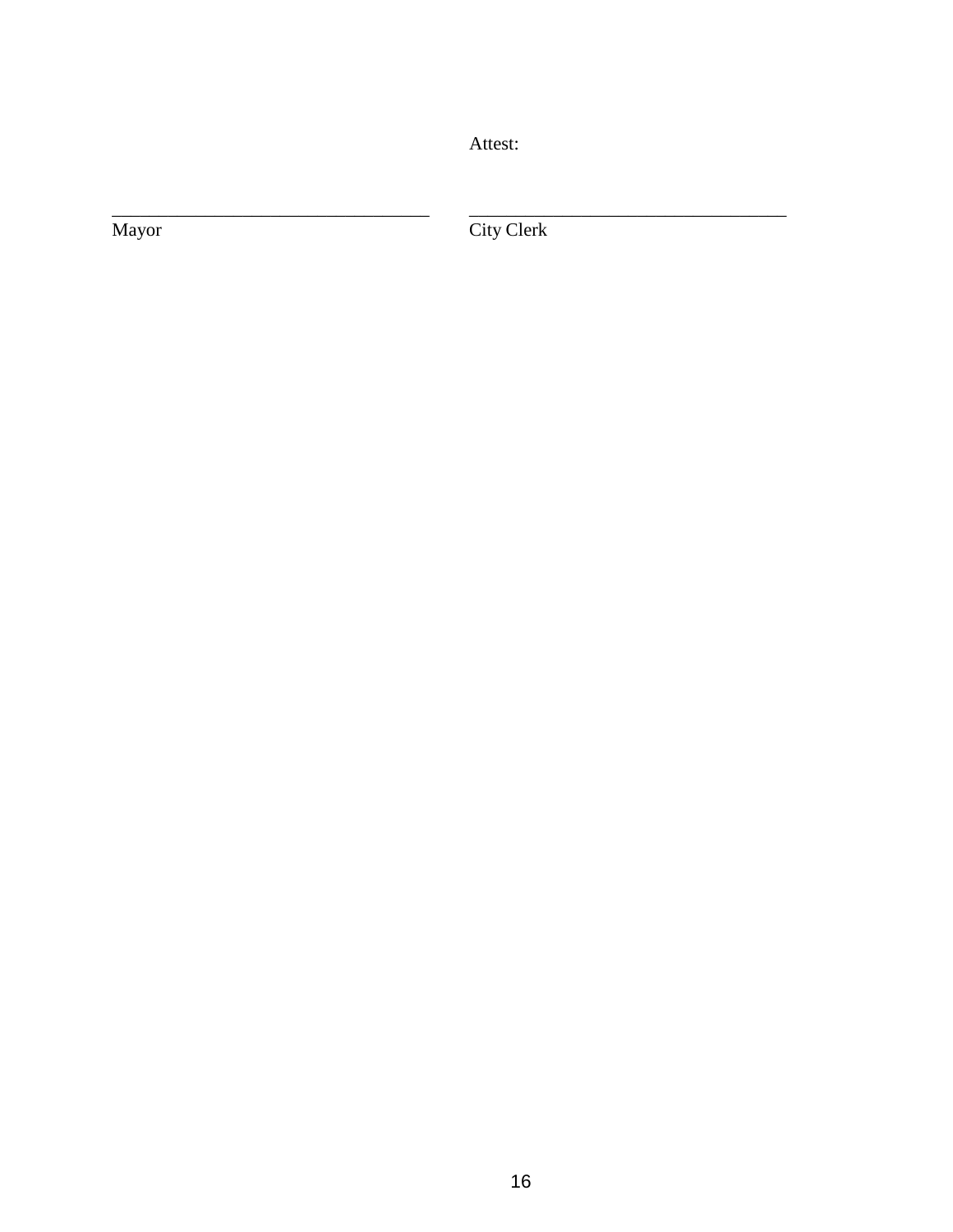## **GENERAL CONDITIONS FOR CONSTRUCTION**

# **1.Authority of Utility (City)**

The Utility (City) shall have general authority over the work to be accomplished under this Agreement, provided nothing contained in this Agreement shall be construed to require the Utility (City) to direct the method or manner of performing any work by the Developer.

The Utility (City) shall decide all questions pertaining to the interpretation of the Agreement and plans and specifications prepared thereunder, the quality or acceptability of materials furnished and work performed under this Agreement on the part of the Developer. The decision of the Utility (City) on such matters shall be final.

All work under this Agreement shall be performed to the satisfaction of the Utility (City), and the decision by the Utility (City) as to whether the work has been performed in a satisfactory manner shall be final.

The Utility (City) may stop work under this Agreement whenever, in its opinion, such stoppage is necessary to ensure proper performance of this Agreement. The Utility (City) may also reject all work and materials which, in its opinion, do not conform to the Agreement.

The Utility (City) may direct the sequence of conducting work when it is in locations where the City is doing work either by contract or through its own forces and where such other works may be affected by the work performed under this Agreement, in order that conflict may be avoided and the work under this Agreement may be harmonized with such other work.

#### **2.Determination of "OR Equal"**

The Utility (City) shall be the sole judge of the questions of "or equal" of any supplies, materials, or equipment proposed by the Developer. The Developer shall pay to the Utility (City) the costs of tests and evaluations needed to determine the acceptability of alternates proposed by the Developer.

#### **3. Compliance with Laws**

The Developer shall give all notices and comply with all laws, ordinances, rules, and regulations relating to the conduct of the work provided for under this Agreement.

#### **4.Stoppage of Work**

If the Developer performs any work contrary to laws, ordinances, rules, or regulations prior to obtaining any necessary permits or other required permission, the City may order the work stopped.

#### **5. Points, Instructions and Construction Staking by the Developer**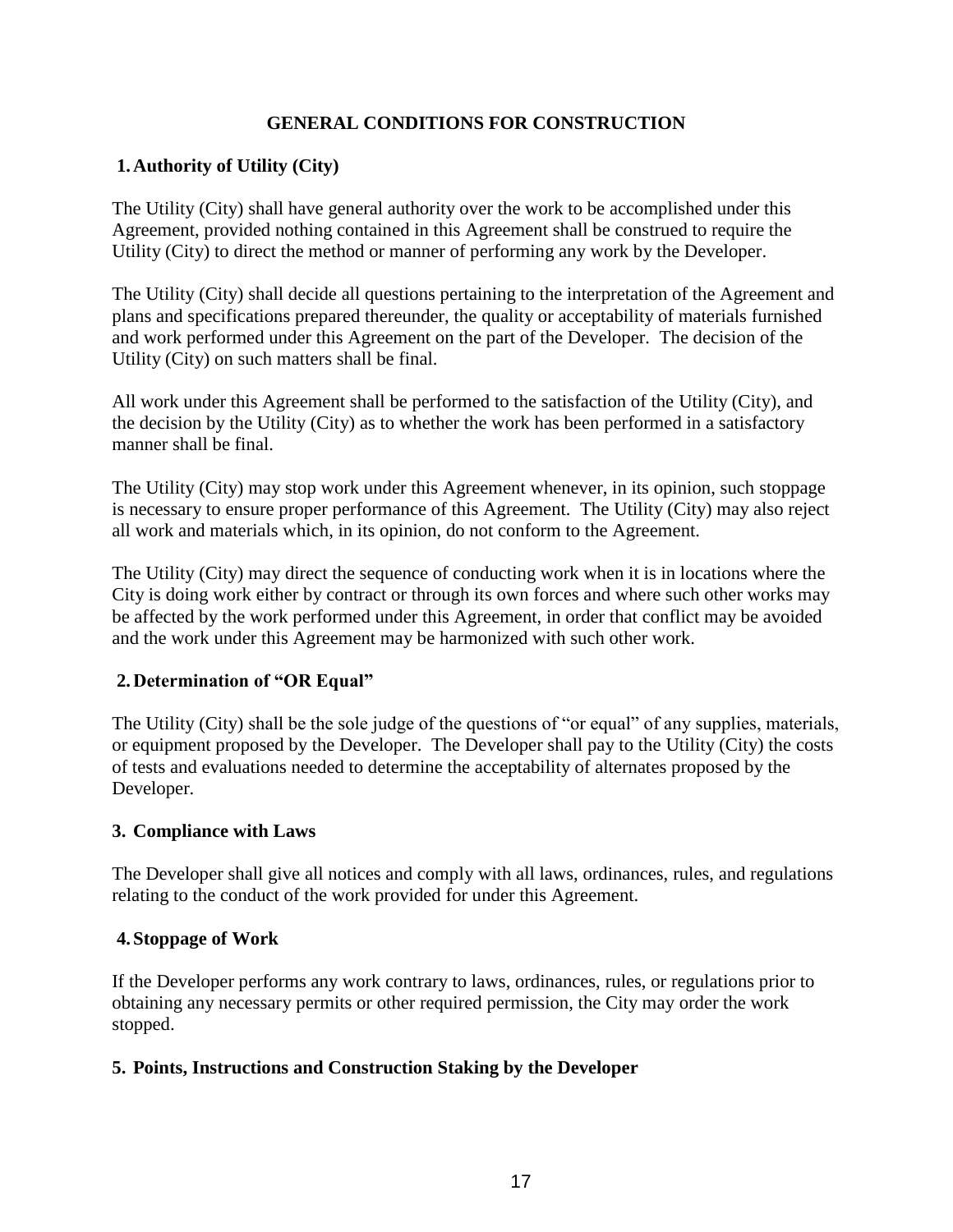The Developer is responsible to provide all surveying work needed to accurately locate the designed improvements. The Developer shall not proceed with staking until approval is received from the City. Existing underground utilities, above ground appurtenances, and other facilities must be located.

The Developer shall provide 48 hours advance notice (excluding weekends and holidays) before actual construction begins.

The Developer shall provide horizontal control in the form of either road centerline stakes, property stakes, or easement centerline stakes, as necessary, to be utilized in providing construction staking. Construction staking shall not begin until adequate horizontal control is in place in the field. Construction cut sheets shall be supplied to the Utility (City) before construction of the utility improvements begins. Cut sheets shall be presented to the inspector 24 hours in advance of construction.

Additional construction staking may be required for various reasons and shall be the responsibility of the Developer.

Additional construction staking which may be required shall include:

- A. Location of easements, property lines and road centerlines.
	- 1. Location of sewer mains, manholes and side sewer stubs.
	- 2. Location of storm drains and appurtenances, detention and water treatment facilities.
	- 3. Location of water mains, valves, meter boxes, hydrants and principle fittings and backs of hydrants.

B. Addition of set stakes and offset stakes other than those specified in General Condition 6.

C. Replacement of stakes for any reason.

D. Additional work occasioned by obstruction, delay or prevention of staking by the Developer.

#### **6. Inspections and Tests**

Inspection by the Utility (City) is required for various aspects of the utility system. Such aspects include but are not limited to:

- All sewer main pipe laying operations
- Installation of sleeves, couplers and adapters on pipe
- Pipe bedding and backfilling
- Casings, concrete encasement or other special installations
- Crossing AC water mains or other utilities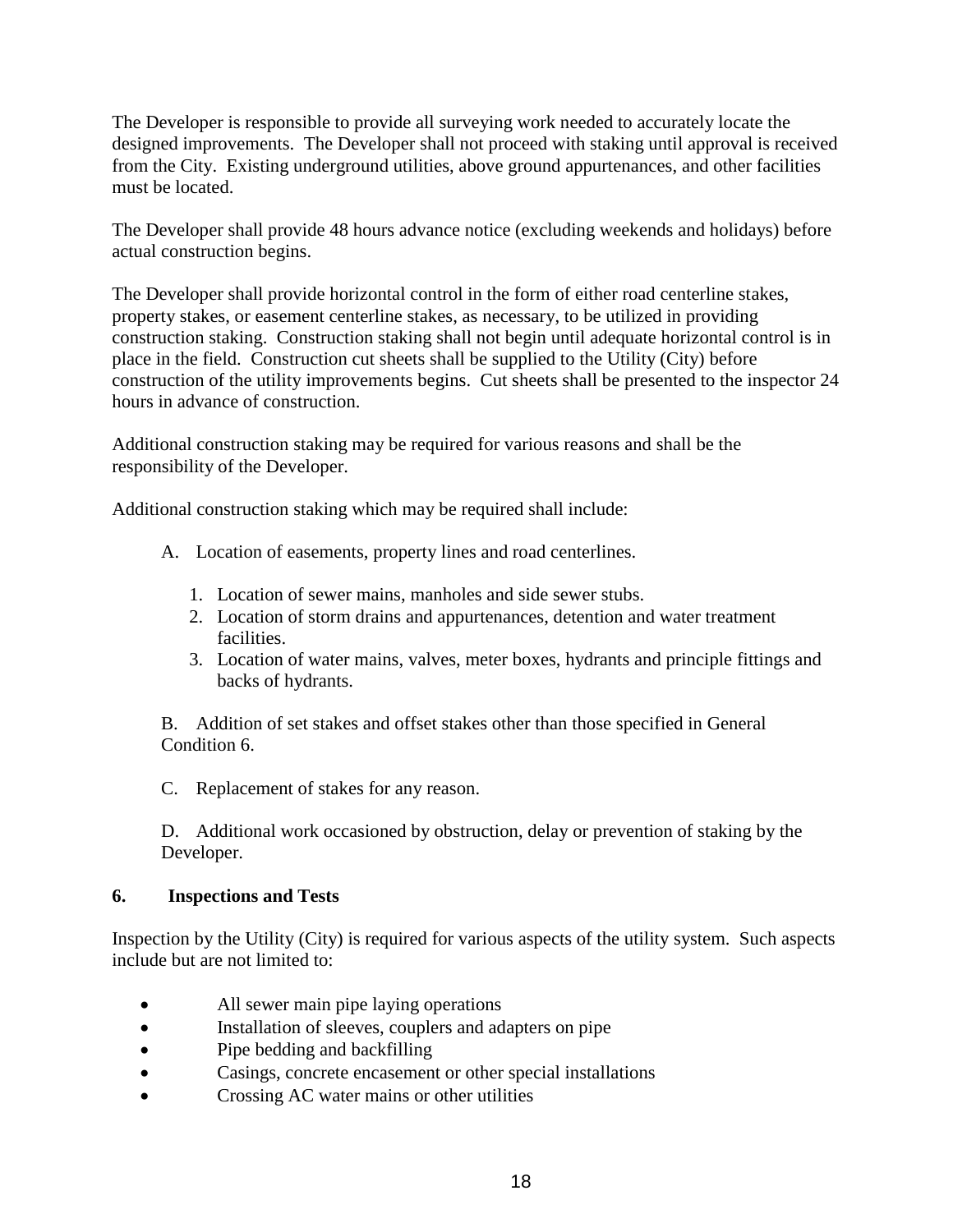- Repairs to wastewater facilities or other utilities
- Pavement, curb, gutter and sidewalk restoration
- All surface components (valve box, frame and grate, ring and cover, etc) after final paving
- Easement restoration
- Manhole installations and pipe connections
- Saddle manhole installations
- Manhole core drilling
- Air testing sewer main and side sewer stubs
- Flushing/cleaning sewer mains and CCTV inspection
- Grease/oil water separators
- Vehicle wash and dumpster area drains
- Side sewer installations:
	- Tee locations and stub markers
	- Side sewer depth at right-of-way/easement line
	- Side sewer slope
	- Fittings and clean-outs

Inspection of the work by the Utility (City) shall be strictly for the benefit of the Utility (City) and no other person.

The Utility (City) shall, at all times, have access to the work for the purpose of inspecting and testing. The Developer shall provide facilities for such access, inspection and testing.

If any work is covered without the approval or consent of the Utility (City) it shall be uncovered for inspection at the Developer's expense, if required by the Utility (City).

The Developer shall make reasonable tests of the work at the Developer's expense upon the Utility's (City's) request, and shall maintain a record of such tests.

Before a performance test is to be observed by the Utility (City), the Developer shall make whatever preliminary tests are necessary to assure that the material and/or equipment are in accordance with the plans and specifications provided. If, for any reason, the test observed is unsatisfactory, the Developer shall pay all costs incurred for the inspection of further testing.

Should the Developer elect to work more than eight hours per weekday, or more than five weekdays per week, all costs of inspection thus entailed may be charged to the Developer at 1.5 times the billing rate. In addition, the Developer shall obtain approvals from Public Works Department to work outside the hours allowed by the Noise Ordinance and/or hours specified in the Right-of-Way use permit.

The Utilities' approval is required to work nights, weekends and holidays. The Developer shall submit his proposed schedule to work nights, weekends or holidays at least five (5) days in advance (not including weekends and holidays) for review. If the Developer elects to work on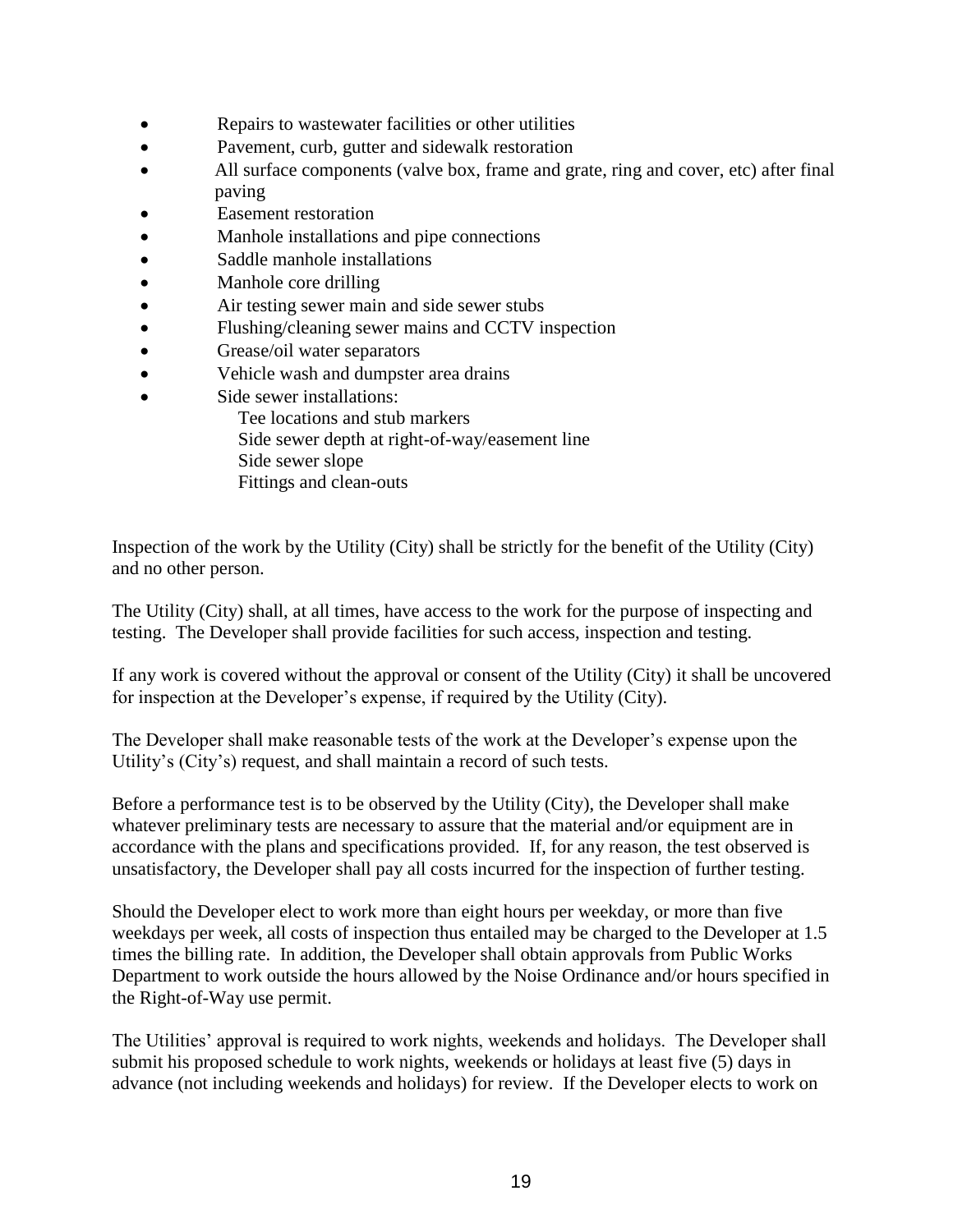weekends, nights, or holidays, and such work schedule is approved by the Utility (City), all costs of inspection may be charged to the developer at 1.5 times the billing rate.

Where the Agreement, plans and specifications, or laws, ordinances, rules, or regulations of any governmental authority require that any work be specially tested or inspected, the Developer shall give the Utility (City) notice that such tests or completed work is ready for inspection. If the inspection is by an authority other than the City, the Developer shall notify the City of the date and place of the inspection. Required certificates of inspection by other authorities shall be secured by the Developer.

Written notice of deficiencies, adequately describing the same, shall be given to the Developer upon completion of each inspection. The Developer shall correct such deficiencies within seven (7) days of the notice and before final inspection is made by the Utility (City).

A representative of the contractor shall arrange a time to accompany the Utility (City) on the final inspection and subsequent reinspection, if required. The Utility (City) will not make the final inspection until the physical work, including final clean-up and all extra work ordered by the Inspector has been completed.

Deficiencies discovered during the final inspection shall be corrected within seven (7) days of notice thereof and, in no instance, shall service be provided until the deficiencies are corrected and the utility extensions pass reinspection.

## **7. Availability of Project Documents**

The Developer shall keep at least one copy of the following project documents constantly available at the construction site.

- 1) Approved construction plans and shop drawings
- 2) Construction specifications
- 3) Developer Extension Agreement
- 4) Bellevue Utilities Engineering Standard

# **8. Materials and Equipment List**

The Developer shall file three copies of a materials and equipment list with the Utility (City) prior to proceeding with construction. This list shall designate the quantity, manufacturer and model number of materials and equipment to be installed under the Agreement.

The list will be checked by the Utility (City) for conformity with the Agreement and the plans and specifications provided. The Utility (City) will determine the conformity of the list with reasonable promptness. The Developer shall make any required corrections and file two corrected copies with the Utility (City) within one week after the receipt of the required corrections. The Utility's (City's) review of the list shall not relieve the Developer from the responsibility of providing materials and equipment suitable for their intended purpose nor for deviations from the Agreement or the plans and specifications without written permission from the Utility (City).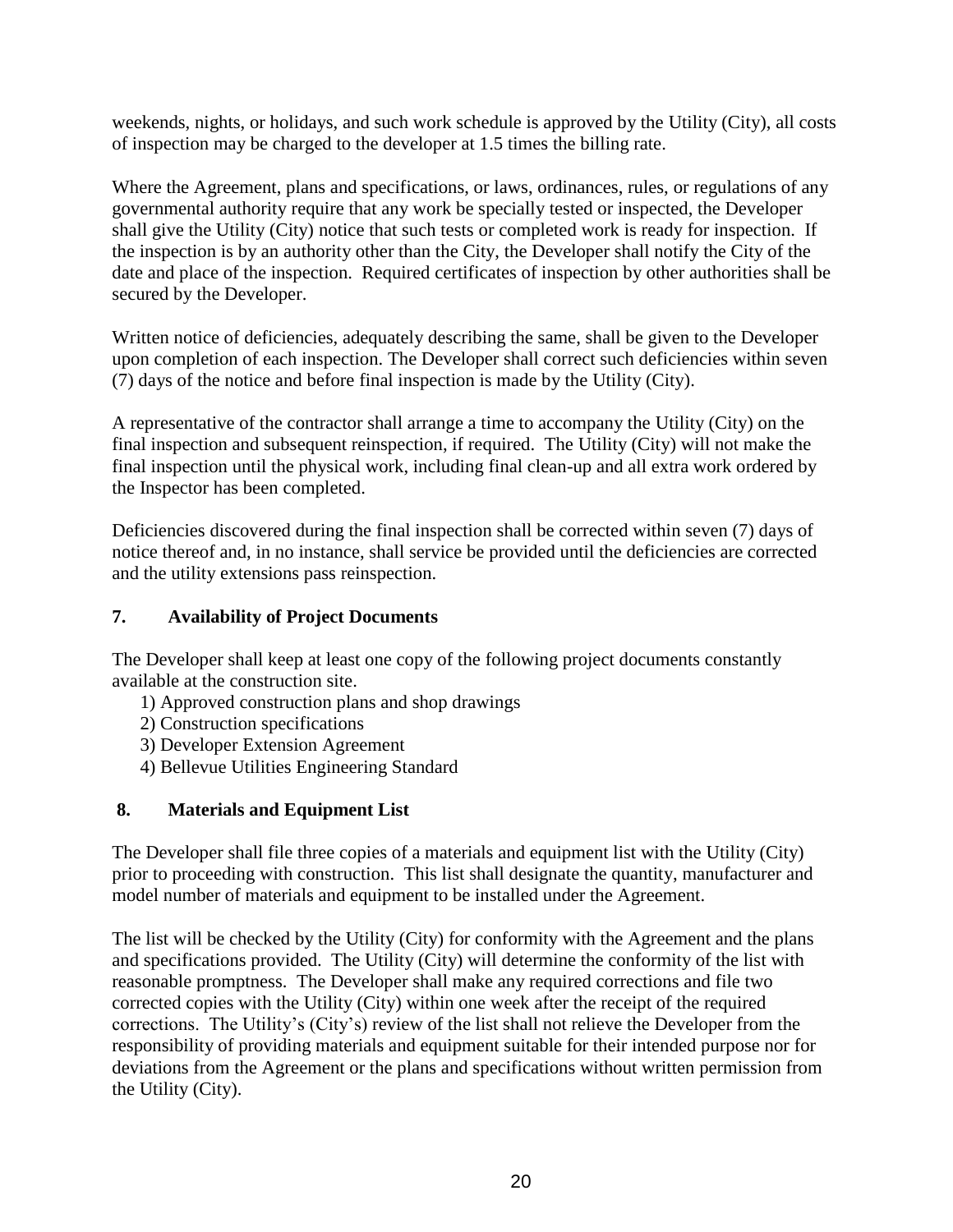# **9. Shop Drawings**

The Developer shall have his engineer check and verify all shop drawings and schedules required for the performance of the work and as requested by the Utility (City). The Developer's engineer shall verify all measurements or conditions to which the shop drawings are applicable,

The Developer shall furnish two corrected copies of the shop drawings to the Utility (City). Neither the Developer's engineer's approval nor the Utility's (City's) acceptance of the Shop Drawings shall relieve the Developer from responsibility for the deviation from this Agreement or the plans and specifications provided, nor shall it relieve the Developer from the responsibility for errors in the shop drawings.

## **10. Samples**

The Developer shall furnish for approval all samples as directed by the Utility (City). The finished work shall be in accordance with approved samples. Approval of samples by the Utility (City) does not relieve the Developer from the obligation to perform the work in accordance with the Agreement or the plans and specifications provided.

# **11. Protection of Work and Property**

The Developer shall continuously maintain adequate protection of the work from damage and shall protect the City's property from injury or loss arising in connection with or during the existence of this Agreement. The Developer shall be liable to the City for any injury or loss resulting from its failure to comply with this provision. The Developer shall also adequately protect adjacent property from damage or loss which might result from performance of the work under this Agreement. The Developer shall also provide and maintain all passageways, guard fences, lights, and other facilities for the protection of the public as required by law.

# **12. Safety Requirements**

The Developer shall take all necessary precautions for the safety of employees on the work site and shall comply with all applicable provisions of federal, state, and municipal law with regard thereto. The Developer shall erect and properly maintain at all times, as required by the conditions and progress of the work, all necessary safeguards for the protection of employees and the public, and shall designate a responsible member of its organization on the construction site whose duty shall be the prevention of accidents. The name and position of such person shall be reported in writing to the Utility (City).

#### **13. Use of Private Property**

The Developer shall not enter upon or place materials on private property without express written permission of the property owner. A copy of such written permission shall be furnished to the Utility (City). The Developer shall hold the City harmless from all suits and actions of any kind or description which might arise from its use of private property.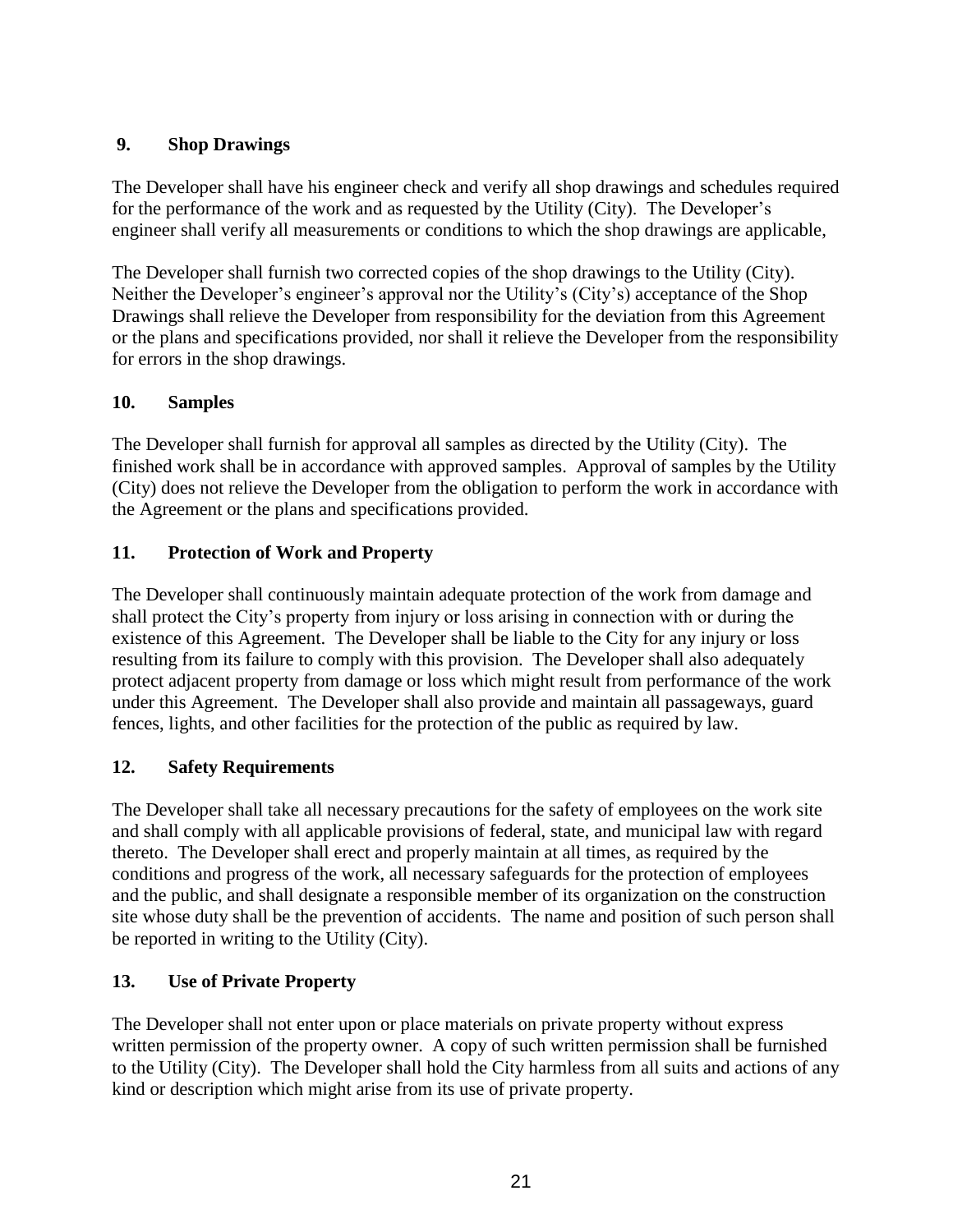# **14. Location of Underground Utilities**

Underground utilities of record shall be shown upon the plans and specifications so far as possible. Such representation is for convenience only and the City assumes no responsibility for improper locations or failure to show utility locations on the plans and specifications. A locating service shall be called upon to mark utilities in the field prior to construction. Call 1-800-425- 5555, before you dig.

# **15. Replacing Improvements**

Whenever it is necessary in the course of construction to remove or disturb culverts, landscaping, driveways, roadways, pipelines, monuments, property stakes or other existing improvements, whether on private or public property, they shall be replaced to a condition equal to that existing before they were so removed or disturbed.

#### **16. Superintendents and Supervision**

The Developer shall keep on the construction site during the progress of the work a competent superintendent and any necessary assistants, all satisfactory to the Utility (City). The superintendent shall represent the Developer in his absence and all directions given to the superintendent shall be as binding as if given to the Developer.

At all times, the Contractor shall keep at the work site a set of the plans, specifications, Developer Extension Agreement and Engineering Standards. The Contractor shall devote the attention required to make reasonable progress on the work and shall cooperate fully with the Utility (City).

Competent supervisors experiences in the task being performed shall continuously oversee the contract work. At the Utilities written request, the Contractor shall immediately remove and replace any incompetent, careless, or negligent employee. Noncompliance with the Utility's (City's) request to remove and replace personnel at any level shall be grounds for the issuance of a Stop Work Order.

The Contractor shall keep all machinery and equipment in good, workable condition. It shall be adequate for its purpose and used by competent operators.

#### **17. Operation of Existing Water Valves**

The operation of all existing water system valves shall be done by City Utility personnel only.

# **18. Domestic Water Meters**

It shall be the responsibility of the Developer to make application and pay necessary fees to the Utility (City) for the installation of water meters. The Developer shall not purchase and install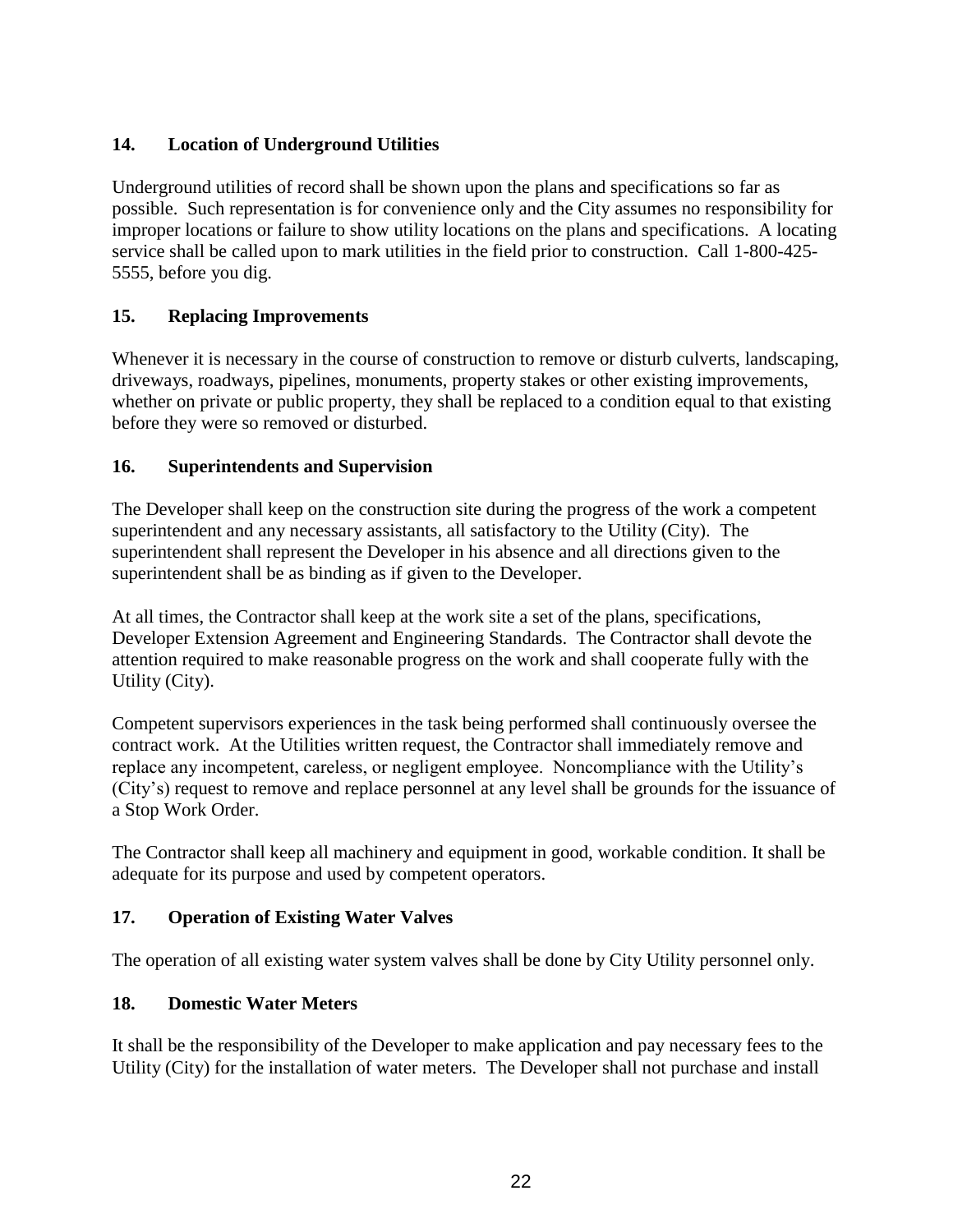water meters from a private supplier; except water meters larger that 2" may be purchased from a Utility (City) approved supplier.

# **19. Flushing of New Water Mains**

The flushing of new water mains for the purpose of removing foreign materials and accumulated sterilants shall only be done in the presence of a Utility (City) Representative.

The water supply for filling, testing and flushing of the new water mains will be available from the existing distribution system via a fire hydrant use permit and the appropriate connection appurtenances.

# **20. Disposal of Flush Water**

The Contractor is responsible for disposal of water flushed from water mains. Unprocessed flush water and turbid water shall not be discharged to surface waters or the storm drain system. Disposal may be made by storing and aerating until chlorine and/or turbidity cannot be detected with disposal to the storm drain system, or by percolation into the ground, or to a public sanitary sewer provided the disposal rate does not overload the sewer. The Contractor shall exercise special care during flushing to avoid damage to adjacent properties and overloading the sanitary sewer system.

# **21. Video Inspection**

Following flushing the Developer will provide a videotape of the sewer pipe interior for all mains 8" and larger. The project will not be accepted until the Utility (City) has reviewed the video tape and any deficiencies have been repaired.

See "Privatized TV Performance Specification" for details.

# **22. Side Sewer Permits**

It shall be the responsibility of the Developer to make application and pay necessary fees to the Utility (City) for the issuance of Side Sewer Permits. A copy of the side sewer permit shall be present on-site prior to commencing with side sewer construction and connection.

Single family sewer permits will not be issued until after acceptance of the utility extensions.

# **23. Final Sequence for Commercial Projects**

In order for the Utilities Department to "sign off" the project for occupancy, the contractor must complete the following:

1. Contractor completes all utility work.